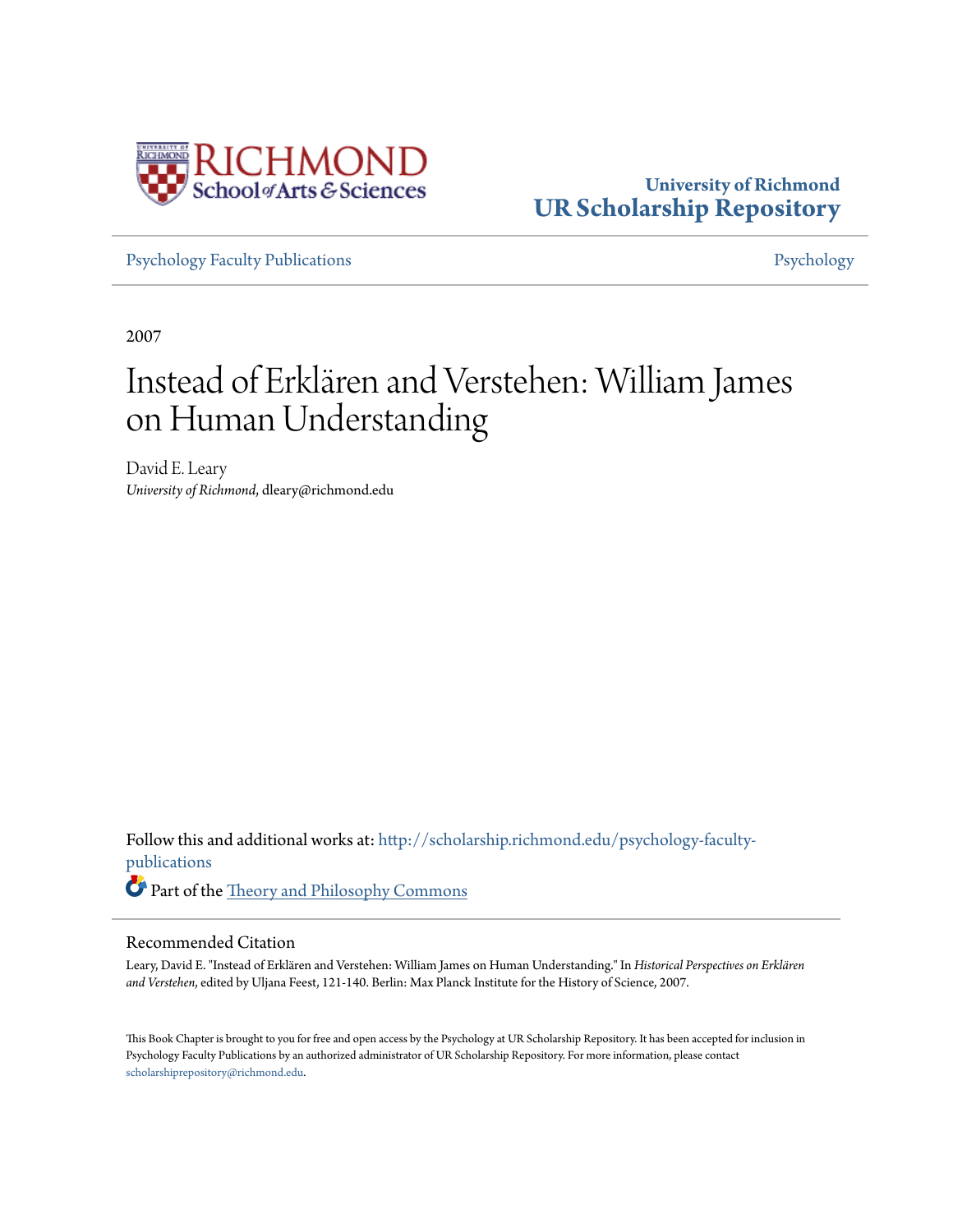# **Chapter 7 Instead of Erklaren and Verstehen: William James on Human Understanding**

**David E. Leary** 

# **7.1 Introduction**

Perhaps more than any other American psychologist and philosopher, William James (1842-1910) was intimately familiar with contemporary European thought and debate, including the discussion of *Erkliiren* and *Verstehen* advanced by Wilhelm Dilthey ( 1833-1911) and others around the turn of the twentieth century. Even before this discussion was initiated, James had been dealing with related issues, pondering alternative solutions, and formulating his own original views on human understanding. These views coalesced in a distinctive approach to cognition. Fundamental to this approach was a belief in possibility and probability as innate features of the physical as well as mental manifestations of the universe. Also fundamental was a conviction that understanding is understanding, regardless of its viewpoint, object, or label as either "descriptive" or "explanatory."

A review of James's approach, preceded by a discussion of its multiple contexts, may help us comprehend why James held these premises and never participated in the debate about *Erklaren* and *Verstehen,* despite a personal connection to Dilthey and striking similarities between their views and concerns.

# **7.2 The Scientific and PhilosophicaJ Context of James's Thought**

Well before the turn of the twentieth century, old verities about nature and cognition gave way to uncertainty and even to disbelief in the possibility of certainty regarding ultimate matters. *Ignoramus et ignorabimus* was a common cry (Croce 1995; Mandelbaum 1971), and chance as well as change were common catchwords (Peirce [1893] 1992, 358f.).

In this context, the scientific advances and philosophical consequences associated with the names of Quételet, Buckle, Clausius, Krönig, Maxwell, and Darwin were

D.E. Leary  $(\boxtimes)$ 

Ryland Hall 320, University of Richmond, Richmond, VA 23173, USA e-mail: dleary@richmond.edu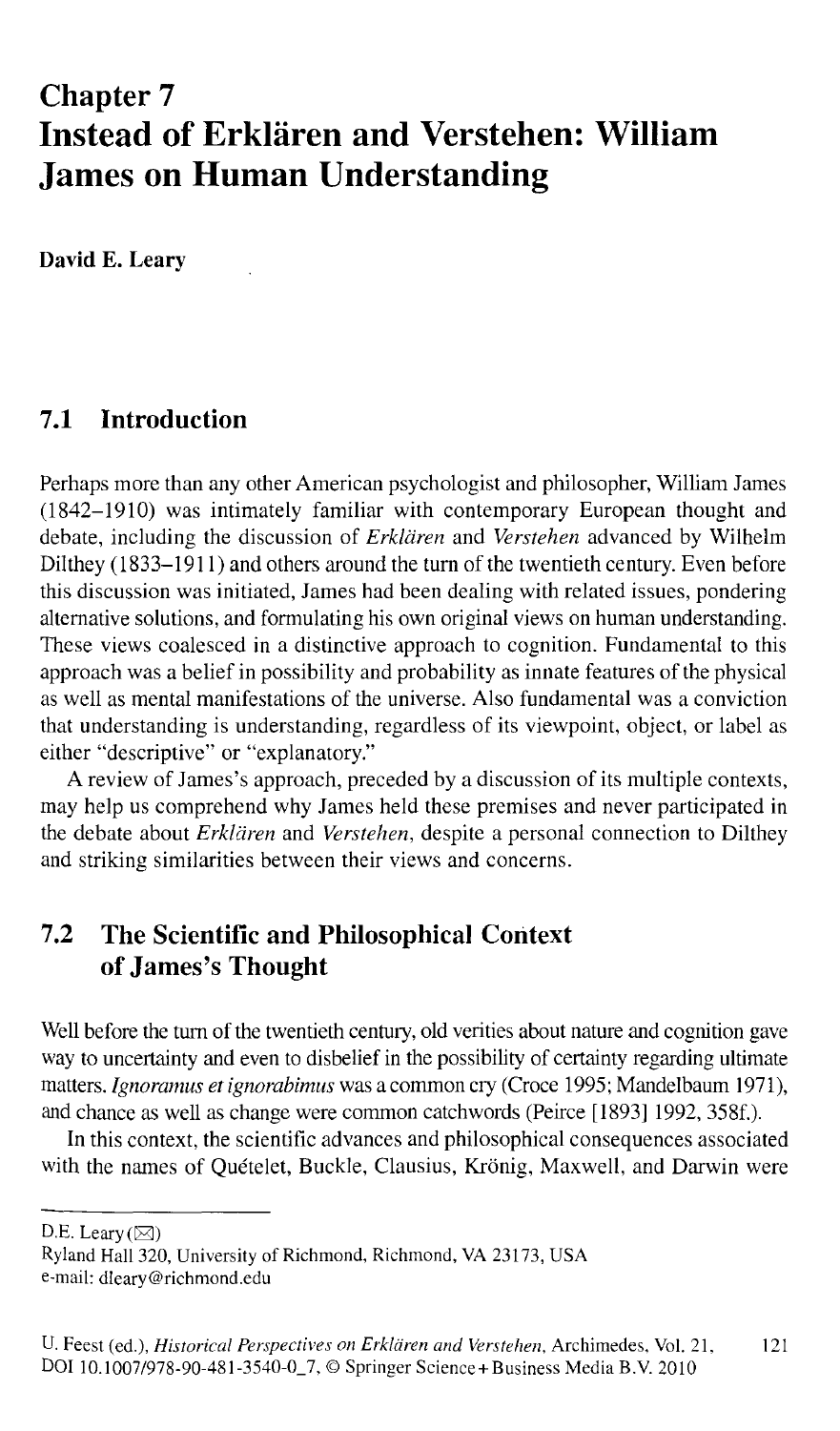discussed by the members of a small "Metaphysical Club" that met with some regularity in Cambridge, Massachusetts, in the early 1870s (Fisch 1964; Menand 2001; Wiener 1949). Revolving around Chauncey Wright, this small group included Peirce (later America's greatest logician), Oliver Wendell Holmes, Jr. (later an important Supreme Court justice), and James (later a leading contributor to the transformation of both psychology and philosophy in the United States and elsewhere). It was in the crucible of this group that much of James's later thinking took initial shape, largely in response to the "nihilistic" dicta of Wright's positivistic way of thinking. Somewhat older, more intellectually mature, and quite skilled at intellectual boxing (as reported by (Peirce [1907] 1998, 399)), Wright was a thoroughgoing empiricist, who refused to conjecture beyond available sensory data.

Nature or phenomenal reality, Wright ([1873] 1877, 205-229) argued, is simply what is given in experience: so many data, or facts, experienced at particular moments in time. That is all that we can be sure there is, and hence all that we can know. Anything beyond that is mere speculation, and there is no warrant  $-$  and no need  $-$  to engage in speculation. In his view, there is no reason to concern ourselves about the way our experience *comes* to be ordered, as if the ordering is the result of some other process or reality. Experience simply *is* ordered, and we can formulate and test hypotheses about that order staying entirely within the realm of experience; indeed, that is all we can do, Wright asserted, if we wish to advance the cause of knowledge. For no matter how frequently our hypotheses may be confirmed by experience, we can never arrive at rational, apodictic rules that will guarantee what *must* happen next or what *can not* happen next. To claim that we can do so would be to assume that we can attain knowledge of underlying realities and causes that is simply beyond our reach.

When Wright died unexpectedly in 1875, James published a notice that characterized him as "a worker on the path opened by [David] Hume" and suggested that if Wright had lived to complete his treatise on psychology, it "would probably have been the last and most accomplished utterance of what he liked to call the British school." With this utterance, James said, "he would have brought the work of [John Stuart] Mill and [Alexander] Bain for the present to a conclusion" (James [1875] 1987, 16). This was a worthy tribute to his esteemed friend and interlocutor, especially since James himself was spending a great deal of time studying the work of Mill and Bain. I emphasize this because James was to become famous for his own version of "radical empiricism" that bears some resemblance to that of Wright. For instance, it starts with and maintains an emphasis on the continuity of experience, and it places a heavy burden on description at the expense of explanation. But in the end it is clearly *not* the kind of aseptic empiricism that Wright advocated, and to understand why it isn't we need to explore the experiences that James had before participating in the Metaphysical Club.

# **7.3 The Personal and Literary Context of James's Thought**

William James had moved to Cambridge in 1861, when he entered the Lawrence Scientific School at Harvard University in order to study chemistry and eventually physiology, after giving up an earlier commitment to become a painter.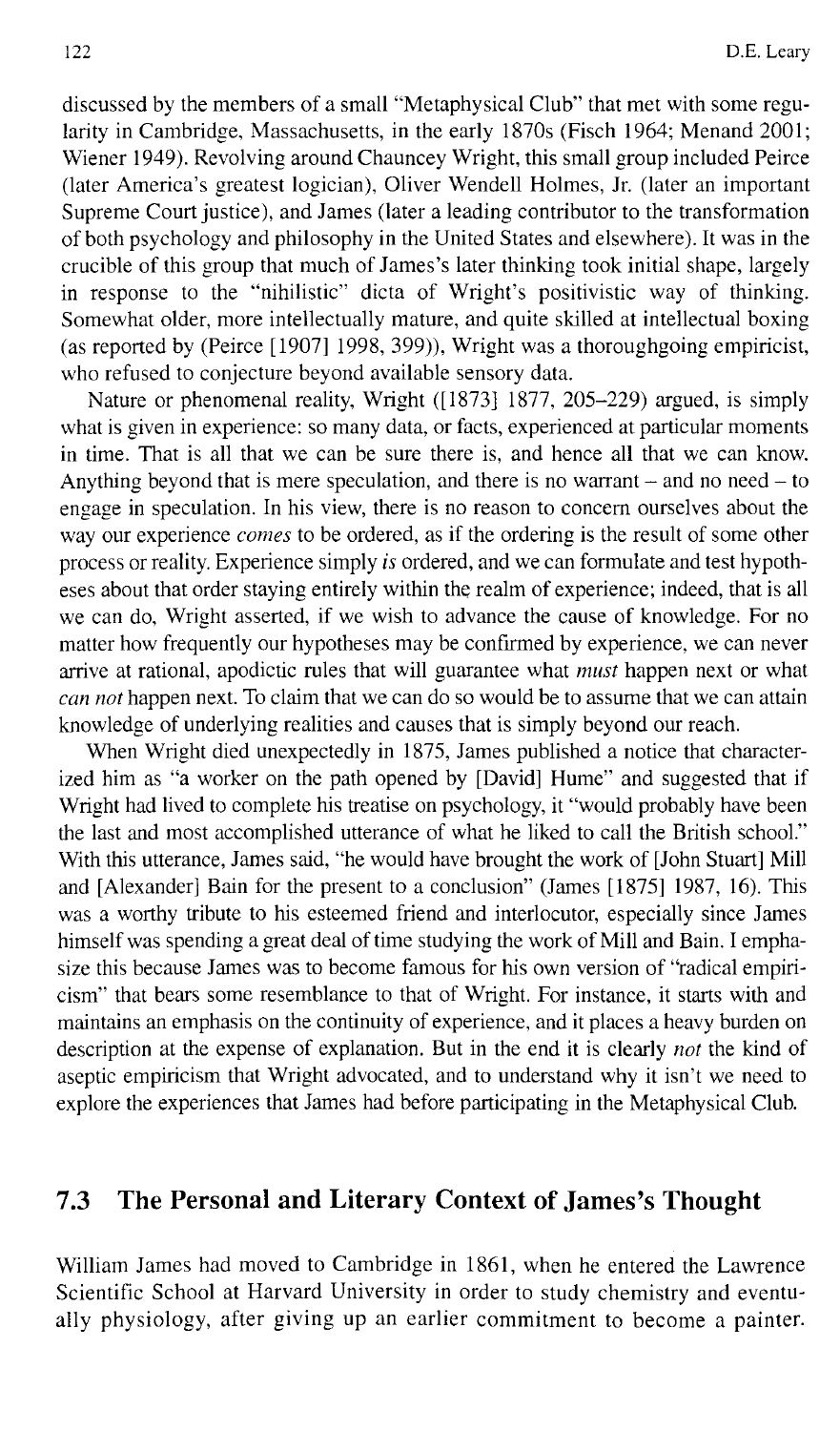This "suppressing" or "murdering" of a potential self (his painter-self), as he put it (James [1890] 1981, vol. 1, 295), led to frequent periods of depression between 1861 and 1878, the year he was married (Leary 1992). He experienced particularly difficult times between 1865 and 1874. During this time he pondered the meaning of life in general and the direction of his own life in particular. Especially salient in light of his increasing familiarity with advances in the natural sciences (including Darwin's *Origin of Species,* 1859) was his growing fear that "we are Nature through and through, that we are *wholly* conditioned, that not a wiggle of our will happens save as the result of physical laws" (James 1992–2004, vol. 4, 370).<sup>1</sup> This fear was at odds with his deeply felt desire to "make my *nick,* however small a one in the raw stuff the race has got to shape, and so assert my reality" (ibid., 250).

Repeatedly over years from 1861 to 1878, as he reflected on the conflict between his fear and desire, James had recourse to literature – most notably to the works of Shakespeare, Goethe, Wordsworth, Robert Browning, and Emerson. As he ruminated on these works, he continued to study the empiricist accounts of mental life offered by Locke, Hume, Bain, Wright, and others as well as the growing literature on physiology, neurology, and psychiatry. The combined impact of this diverse reading and consideration was the development of a distinctive view of human cognition.

Although Shakespeare came to serve as the primary example of James's view of human understanding (James [1890] 1981, vol. 1, 984-986), James was also drawn to the works of Goethe, at first as a means of improving his German, but after a period of incomprehension and even distaste, out of an increasing sense that Goethe had much else to offer. Taking a vital clue from Emerson, James came to see Goethe as "living through every pore of his skin" (Emerson [1850] 1983, 750), and as he read his various works, he remarked more and more frequently in his diary, notebooks, and letters that Goethe had achieved what he himself could not yet achieve: he put aside his own individual ego, with its surfeit of selfish concerns, in lieu of striking a balance between the subjective and objective that allowed him to describe human experience with an accuracy, specificity, and wealth of insight that few other individuals had ever attained. In short, James became convinced that Goethe, by checking his ego, setting aside his prejudices, and applying his perceptual and cognitive sensitivities without hindrance from subjective factors, had managed to understand and convey a richness of detail and significance that transcended typical, prosaic description of the phenomena that he studied. For Goethe, each individual experience was unique and worthy in its own right; yet in focusing upon each experience with sufficiently unfettered attention, he was able to discern patterns ("archetypes") that elucidated the general nature as well as particular distinctiveness of that experience. Goethe's method of pure, unhindered observation inspired James to assume what we would now call a phenomenological approach to the analysis of experience: an approach that goes beyond the initial, surface manifestations of reality, shaped to fit the preexisting, subjective, conceptual categories of the observer.

<sup>&#</sup>x27;I have discussed James's personal crises as a background for understanding his theories of self and personality in Leary (1990b).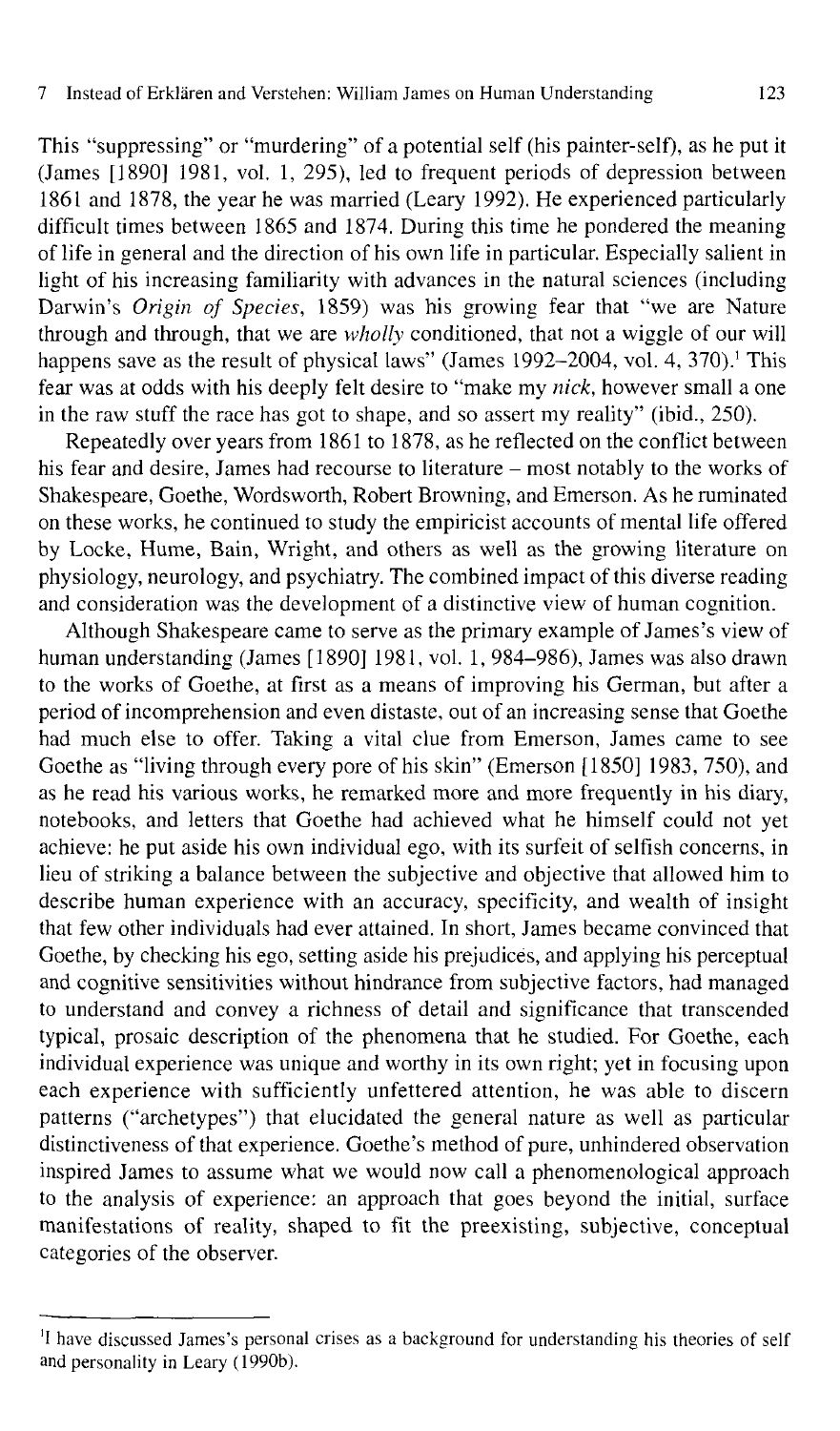James also turned to the works of Wordsworth, Browning, and others, as he intermittently pursued his studies and recuperation. For instance, at the same time that he was studying the work of Helmholtz, Wundt, Hume, and Bain, and exchanging ideas with Wright and Peirce, he was reading and re-reading Wordsworth's long poem "The Excursion" (Wordsworth [1814] 1977), especially the section on "Despondency Corrected." He left that work  $-$  as Mill and Darwin had  $-$  with an enhanced sense that human cognition entails what Wordsworth called a "marriage" of mind and matter: a union of the subjective and objective brought about by the mind's "excursive power" to "walk around" phenomena, viewing them this way and that, from one vantage point and another, trying first this metaphorical key and then that, all the while noting that some keys open special doors of perception, while others do not. He also spent time with Browning's works, especially but not only *The Ring and the Book* (Browning [ 1868-1869] 1971 ), which schooled him in Browning's groundbreaking explorations of internal monologue, raising his awareness of ongoing streams of consciousness, the very topic he would soon be analyzing with sensitivity and insight, and which would provide the foundation for his psychology and philosophy. <sup>2</sup>

Thus, by the early to mid-1870s, James's sense of "experience" was considerably different from Chauncey Wright's. Goethe in particular, but also Wordsworth had taught James something that Emerson, too, had argued: that nature is richer than typical positivists realize and that more can be revealed in experience if one sets aside presuppositions and relies on one's own unfettered sensibilities. And Browning helped him realize the inextricable relations between experience and consciousness. James's growing conviction in these regards was apparent in a variety of ways, including his choice of reading materials throughout this crucial period of his life. And all of this - all of James's unique education - started coming to fruition in 1878, less than 3 full years after Wright's death and in the same year that James was finally married, at the age of 36. This fruition was apparent in two public lecture series, his plans for a textbook, and the publication over 2 years of six substantive articles, which served as preliminary drafts for different parts of his proposed textbook. It was also apparent in the courses he was teaching at Harvard. Clearly, James's life and thought were turning away from personal turmoil and indecision - away also from simple empiricism - toward the distinctive intellectual achievements for which he is now so well known.

#### **7.4 James's Vision of a World of Possibility and Probability**

Even before 1878, James had hinted at the ongoing development of his thinking. In "The Teaching of Philosophy in Our Colleges" (James [1876] 1978), he had granted a place for Wright's positivism, but asserted the need for other philosophical views:

<sup>&</sup>lt;sup>2</sup>The preceding analysis of James's reading of literature draws upon my current research, which is based on a wide variety of untapped and in some instances previously unknown resources.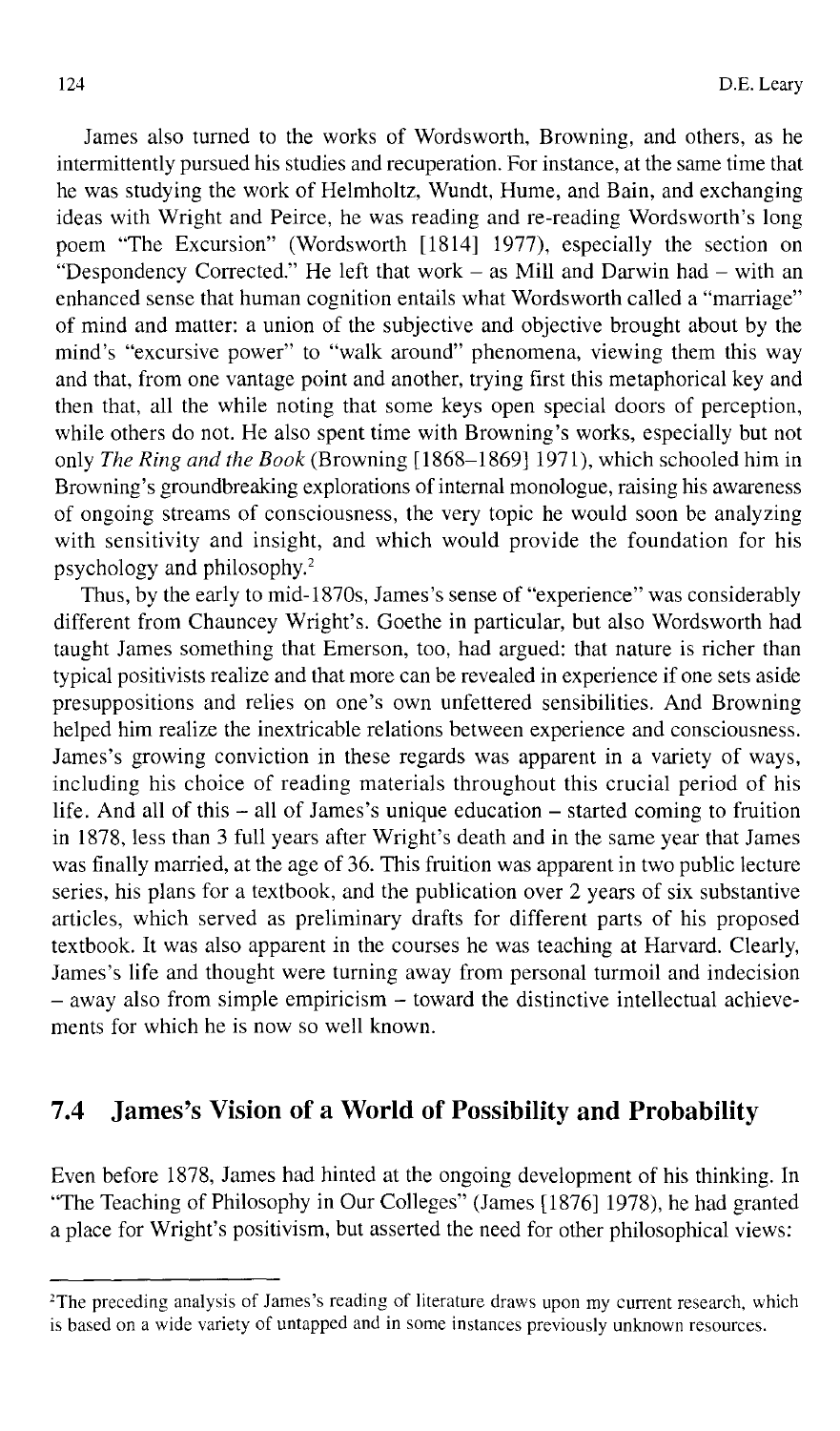However sceptical one may be of the attainment of universal truths ... one may never deny that philosophic study means the habit of always seeing an alternative, of not taking the usual for granted, of making conventionalities fluid again, of imagining foreign states of mind. In a word, it means the possession of mental perspective (James [1876] 1978, 4).

By 1878, James had clarified his own alternative perspective, which was based on an innovative melding of insights and concerns from his personal, scientific, artistic, and literary backgrounds. Specifically, it drew out the implications of Darwin's theory of natural selection into a full-scale cosmology that highlighted the role of possibility and probability over necessity and certainty. It was a bold and compelling vision that made room for ideals, hope, and the belief that individuals can make a difference. To some extent it was theory-driven, but at the center of the theory was an hypothesis  $-$  of selectivity  $-$  that made sense of a wide range of observable phenomena pertaining to sensation, perception, cognition, emotion, motivation, and action (within psychology) and to epistemology, aesthetics, or morality (within philosophy). Working out this vision in something close to its entirety took the rest of his life, but he had established his basic viewpoint by the late 1870s.

The first explicit indication of James's new way of thinking was given in a lecture series on "The Senses and the Brain and Their Relation in Thought," delivered at Johns Hopkins University in February 1878. In those lectures, James asserted that "evolution accounts for mind as a product" and that "first nervous systems appeared, then consciousness" (James [1878a] 1988, 4). The implication was clear: the mind depends upon matter. And beyond that, James proposed an "important mental principle," namely, that the senses are "organs of *selection"* (ibid., 4). Even if there is "no fulcrum of certainty" for this proposition, he said, this thesis is "not only possible but probable" (ibid., 5). Thus, while granting the positivist's claim of ultimate uncertainty, he argued  $-$  with Darwin  $-$  that this need not stand in the way of reasonable, empirically grounded conclusions that have a high degree of probability.

Important corollaries followed from James's conviction regarding the selectivity of the human mind: that experience  $-$  and the reality represented in experience  $-$  is "overabundant," as Darwin put it; that there is always *something else* that could have been selected or could be selected in the future; that the world offers more than is minimally or logically necessary, thus allowing for unforeseen eventualities. As a result, strange and unpredictable things can and do happen, can and do come to be. What is possible in the future is never limited to what has happened or what has been in the past. *Contra* Chauncey Wright, the world of our experience is not simply "given"; it is constituted by our "selections" among givens. And these selections occur, James argued, at all levels of functioning: From a wide spectrum of potential sensations, our sense organs select a very limited number; from these sensory impulses, our perceptual processes select a small portion for attention; from these perceptions, an even narrower range are selected for conceptualization; and from our concepts, even fewer are selected for additional cognitive processing, aesthetic appreciation, and moral consideration. Selection is the key all up and down the line. At each stage, potential phenomena "rise as possibilities into consciousness," with only the "most attractive" becoming "plenary" (ibid., 16).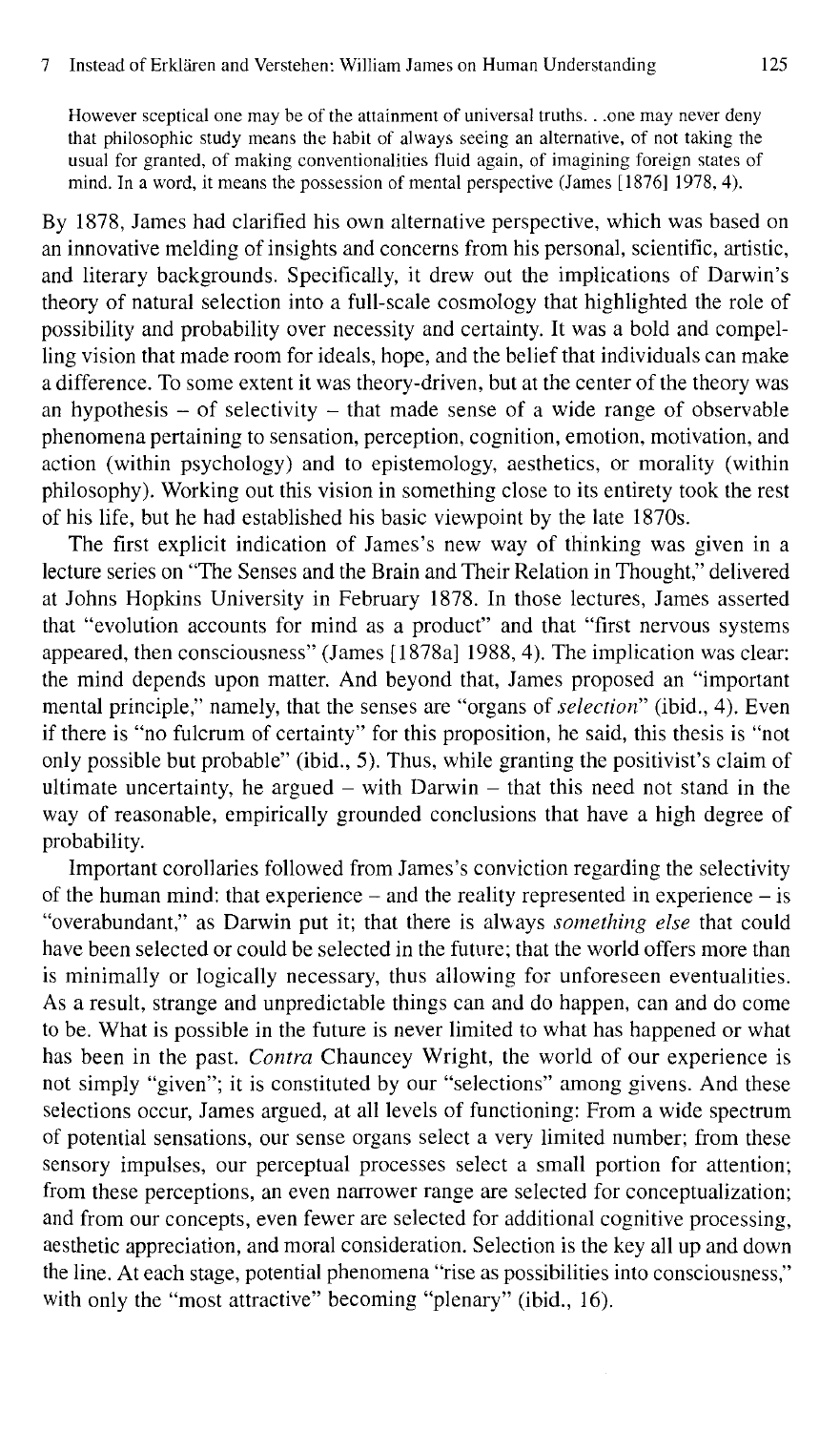James clarified what he meant by "most attractive" in subsequent writings. More typically, the word he used was "interesting" rather than "attractive." Every organism, he noted, has "subjective interests" that direct the organism's attention to different aspects of the "objective world." These interests "form a true spontaneity" on the part of the organism, thus allowing the organism to "cooperate" with the environment in "molding" what it notices and knows – much as Wordsworth indicated when he wrote of the "marriage" of mind and nature (James 1992-2004, vol. 5, 24f.). Interests are "the real *a priori* element in cognition"; they are "an all-essential factor which no writer pretending to give an account of mental evolution has a right to neglect" (James [1878] 1978, 11). In fact, "interests which we bring with us, and simply posit or take our stand upon, are the very flour out of which our mental dough is kneaded," and they are equivalent to the "spontaneous" variations ... which form the ultimate *data* for Darwin's theory" (ibid., 18f.). But they actually represent, James argued, a much wider range of values and ideals than Darwin proposed. "Survival is only one out of many interests .... The story-teller, the musician, the theologian, the actor, or even the mere charming fellow, have never lacked means of support" for the simple reason that people are interested in what they have to offer (ibid., 12f.). There are, then, a variety of interests for which people live, and by directing their attention and shaping their behavior according to those interests, they contribute to the variation of human experience that affords human and social evolution its primary motive force (James [1890] 1981, vol. 1, 380f.).

James pointed out the moral significance of this analysis in the other lecture series that he gave in 1878 – his Lowell Lectures on "The Brain and the Mind." After discussing the role of "caprice" in the working of the nervous system, and noting how the !ability of the brain provides opportunities for the "possible," James argued against a rigid division between the world as science portrays it, and the world as "Philosophy, Metaphysics, Religion, Poetry, [and] Sentiment" deal with it (James [1878b] 1988, 30). There is no need for a chasm between science and "all that makes life worth living," he suggested, because science itself has revealed that the "possible" often comes about only through the selective thoughts and efforts of interested parties, whatever their interests may be. "I trust," he said,

that you too after the evidence of this evening will go away strengthened in the natural faith that your delights & sorrows, your loves & hates, your aspirations & efforts are real combatants in life's arena, & not impotent, paralytic spectators of the game (ibid., 30).

In other words, if no one is interested in attending to phenomena in certain ways, science will not be advanced; and if no one is interested in attending to them in other ways, the arts or philosophy or ethics or whatever else will not be advanced. Always it is a matter of selective attention and action, with different expectations and results proceeding from each type of attention and action. And no one can say, beforehand, which approach will be more useful in novel situations. Life is an open-ended game with guidelines, perhaps, but no inviolable rules. The world is full of possibilities and probabilities waiting to occur, with or without human assistance.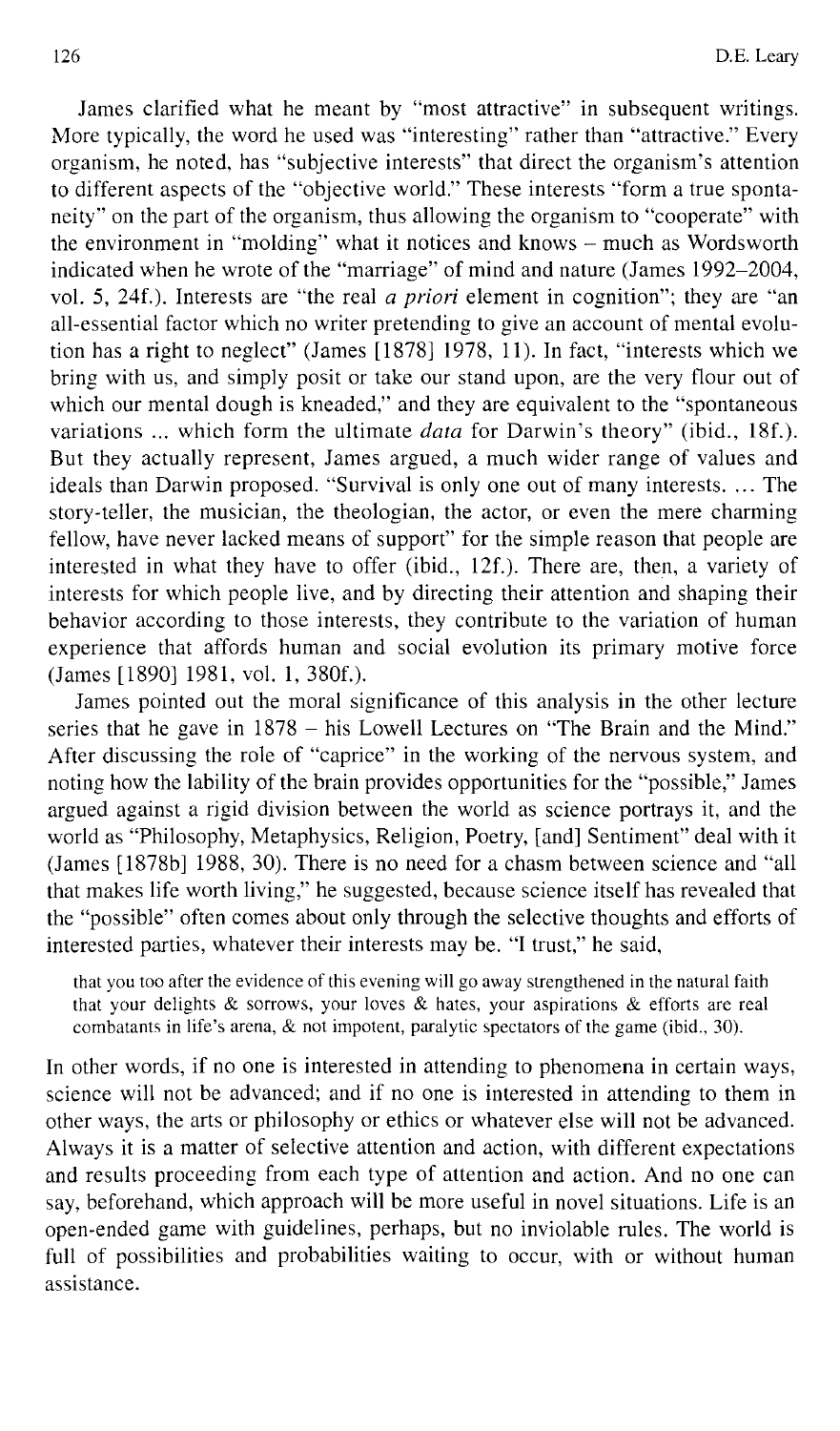## **7.5 James's Views on Human Understanding**

In several well known essays, Ralph Waldo Emerson wrote of experience or consciousness as a "stream" or "flowing river" (e.g., Emerson [1841] 1983, 385). When James attended closely to his own experience, as Goethe had taught him to do, he realized that Emerson had selected a fitting metaphor. Experience flows; it is continuous - it is "a teeming multiplicity of objects and relations" (James [ 1890] 1981, vol. 1, 219).

Those final words, *"and relations,"* constituted an important addition to the usual empiricist analysis of consciousness, as presented in the works of Locke, Hume, and Mill. We do not simply have "objects" in our consciousness - be they "sensations" or "ideas" or "thoughts." Rather, all of these potentially discriminable "things" are embedded - and firmly related - within the ongoing stream of our experience. And the relations, which he called "transitive parts" of consciousness, are just as experientially real as the "substantive parts" (ibid., 236). In other words, the feelings of "and" and "if' and "but" are just as real and present to our consciousness, if we sufficiently attend to it, as are the feelings of "hot" and "cold" (ibid., 238).

This discovery was at the root of James's later articulation, as a philosopher, of "radical empiricism" (James [1909] 1977, 126f.; James [1912] 1976). If we are truly and thoroughly empirical, James argued, we will notice that we do not need any "laws of association" to combine what is present to our mind. It all comes to us related; it is only subsequently that we abstract, or *select out,* certain features of the stream, which we may then associate with other features. In the beginning, we encounter the-table-as-hard-and-brown; later, we separate out the notions of "hard" and "brown." And we do so, James argued, according to our interests and previous experience, which are themselves frequently related.

James gave some graphic illustrations of the selective nature of consciousness in his *Principles of Psychology* (James [1890] 1981). For instance:

Let four men make a tour in Europe. One will bring home only picturesque impressions – costumes and colors, parks and views and works of architecture, pictures and statues. To another all this will be non-existent; and distances and prices, populations and drainagearrangements, door- and window-fastenings, and other useful statistics will take their place. A third will give a rich account of the theatres, restaurants, and public balls, and naught beside; whilst the fourth will perhaps have been so wrapped in his own subjective broodings as to tell little more than a few names of places through which he passed. Each has selected, out of the same mass of presented objects, those which suited his private interest and has made his experience thereby (James [1890] 1981, vol. 1, 275f.).

Besides reflecting variations in interest, differences in consciousness may result from what someone has learned in past experience:

Men have no eyes but for those aspects of things which they have already been taught to discern. Any one of us can notice a phenomenon after it has been pointed out, which not one in ten thousand could ever have discovered for himself ... *. The only things which we commonly see are those which we preperceive* [those for which we are on the lookout], and the only things which we preperceive are those which have been labeled for us, and the labels stamped into our mind (ibid., 420).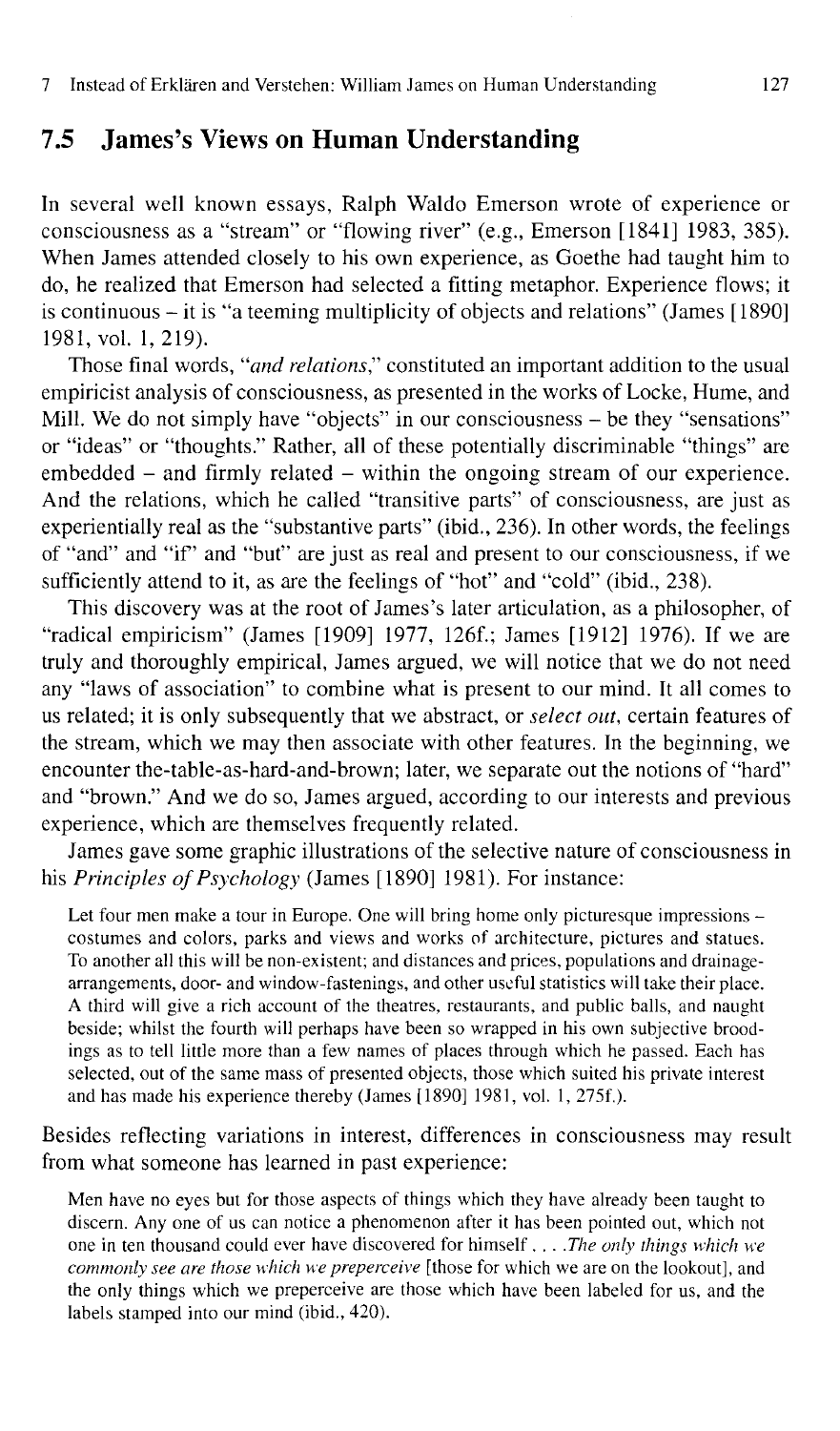This insight about the stamping done by labels was behind one of the major methodological cautions that James raised: a caution that has significance for comprehending his views on the limitations of human understanding. It concerned "the Misleading Influence of Speech" (ibid., 193-196). In psychology as in all other fields, we have inherited our basic vocabulary from previous times and peoples. And having been given a word for a particular experience, we are "prone," on the one hand, "to assume a substantive entity existing beyond the phenomena, of which the word shall be the name" (ibid., 194 ). Hence, we take for granted that there are such "things" as "ideas" and "thoughts" separate from the steam of consciousness from which we have conceptually extricated them. On the other hand,

the *lack* of a word quite as often leads to the directly opposite error. We are then prone to suppose that no entity can be there; and so we come to overlook phenomena whose existence would be patent to us all, had we only grown up to hear it familiarly recognized in speech. It is hard to focus our attention on the nameless, and so there results a certain vacuousness in the descriptive parts of most psychologies (ibid., 194).

Besides our vocabulary, our previous experience – and what we have learned from it - may get in the way of our attending closely and accurately to new experiences, as Goethe had pointed out and as James knew from his experiences as a painter:

We shall see how inveterate is our habit of not attending to sensations as subjective facts, but of simply using them as stepping-stones to pass over to the recognition of the realities whose presence they reveal. The grass out of the window now looks to me of the same green in the sun as in the shade, and yet a painter would have to paint one part of it dark brown, another part bright yellow, to give its real sensational effect. We take no heed, as a rule, of the different way in which the same things look and sound and smell at different distances and under different circumstances. The sameness of the *things* is what we are concerned to ascertain; and any sensations that assure us of that will probably be considered in a rough way to be the same with each other (ibid., 225f.).

This tendency toward stereotyping our experience, and ignoring any unexpected qualities, is an important concern of James's since in actuality "our state of mind is never precisely the same. Every thought we have of a given fact is, strictly speaking, unique, and only bears a resemblance of kind with our other thoughts of the same fact" (ibid., 227).

What James believed to be appropriate, of course, was an openness to experience and an awareness of the ever ongoing changes in it. In essence, he wanted everyone to be like the good philosophers he had described, who are in "the habit of always seeing an alternative, of not taking the usual for granted, of making conventionalities fluid again" (James [1876] 1978, 4). This openness to variation is healthy and good, he believed; it prepares us to deal with life's unexpected eventualities. By continuing to develop discrimination, individuals become more expert at sizing up and responding to situations in quick and appropriate ways.

But how do we arrive at better understanding *beyond* simply making finer discriminations? How does *qualitatively* better understanding develop over time? These questions lie at the heart of James's views on human understanding. The answer, for him, has to do with what someone does *after* discriminating, or selecting out, relevant properties from among the "well-spring of properties" that adhere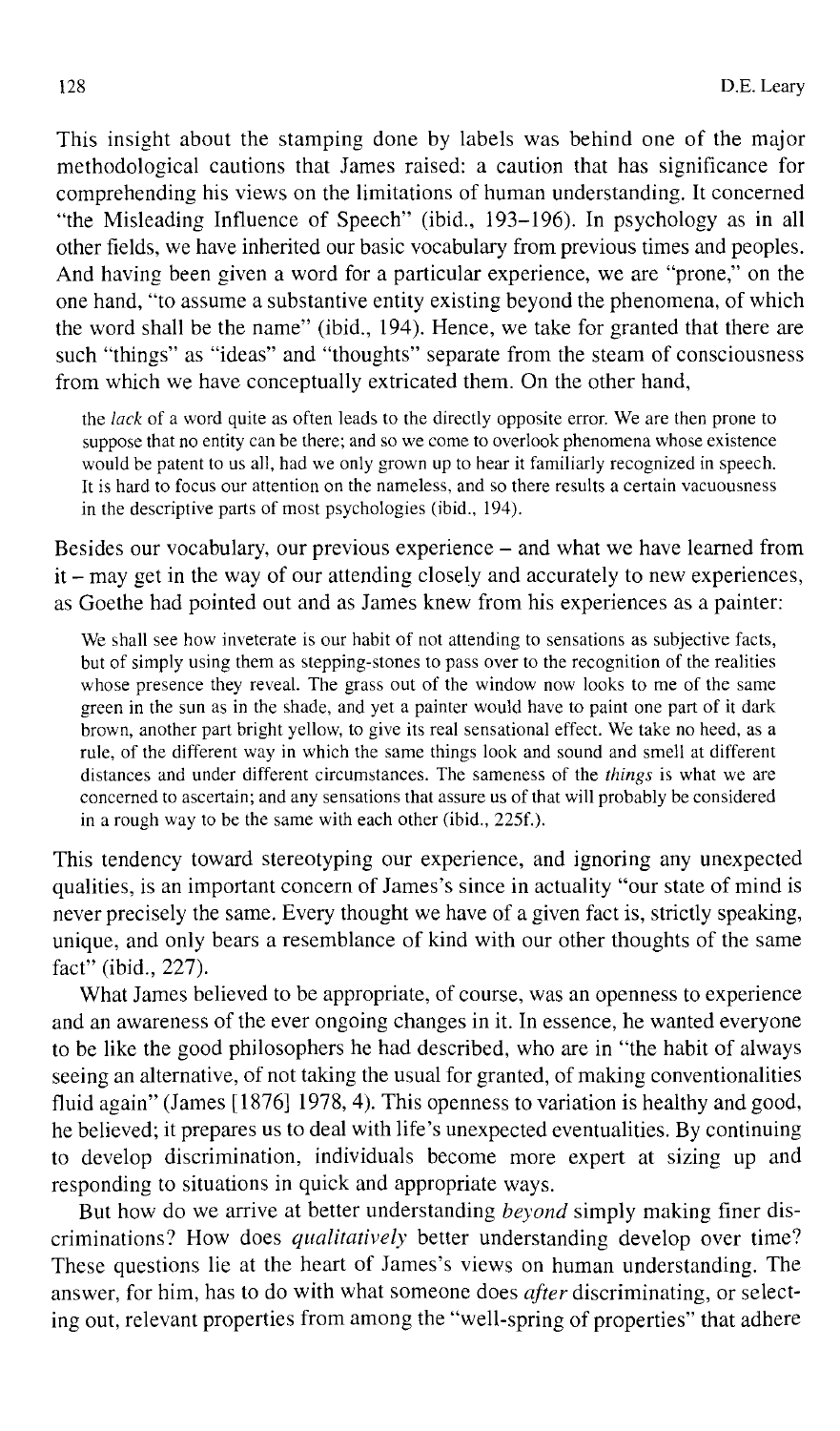to any given "phenomenon" or "fact" (James [1878] 1983, 17; James [1890] 1981, vol. 2, 959). The person who significantly advances our knowledge does so, generally, by associating this or that property – as no one has before – with a similar property in something else. Using the language of his time, James referred to this process as "association by similarity," and he noted that "geniuses are, by common consent, considered to differ from ordinary minds by an unusual development of association by similarity" (James [ 1890] 1981, 972). In more contemporary terms, this means that knowledge tends to be advanced by analogical thinking, which I have referred to elsewhere as "comparative thinking" (Leary 1990a). As we shall see, James made a further distinction between insights reached by analogical thinking alone, and insights, originally based on an analogy, that have subsequently been worked out with greater specificity through empirical study and/or with more generality through abstract reasoning. Still, it all starts with comparison and the fact that

some people are far more sensitive to resemblances, and far more ready to point out wherein they consist, than others are. They are the wits, the poets, the inventors, the scientific men, the practical geniuses. A native talent for perceiving analogies is ... the leading fact in genius of every order (James [ 1890] 1981, vol. 1, 500, italics removed).

At root, then, creative or innovative thinking is based upon "the rapid alteration in consciousness" that takes place as one compares two or more phenomena with regard to their "points of difference or agreement" (James [ 1890] 1981, vol. 2, 971). The poet who makes an apt, new comparison provides fresh insight into human experience, and accordingly may change the way we think about ourselves and perhaps even how we feel and behave. Indeed, James said, Shakespeare may well be the best exemplar of those who "astonish" us by the "unexpectedness" no less than the "fitness" of their comparisons (ibid., 985). Quoting Thomas Carlyle's assessment that "Shakespeare possessed more *intellectual power* than anyone else that ever lived," as demonstrated by his ability to make novel yet meaningful connections," James went on to conjecture that "Shakespeare himself could very likely not say why [he had made any given association]; for his invention, though rational, was not ratiocinative" (ibid., 985f.). Yet "the dry critic who comes after [him]," though incapable of having *created* the connections that Shakespeare made, can after the fact "point out the subtle bonds of identity that guided Shakespeare's pen" (ibid., 986).

Most humans - even many of the other higher animals - can make "intuitive" connections of this kind, even if the connections are not as inspired as Shakespeare's. Some humans, however, can and do go further, though James was quick to note that "it would be absurd in any absolute way to say that a given analytic mind was superior to any intuitional one" (ibid., 986). Nonetheless, it is true, he said, that "the former *represents* the higher stage. Men, taken historically, reason by analogy long before they have learned to reason by abstract characters" (ibid., 986). The difference in  $philosophy - or in science or in any other field of abstract knowledge - is that one is$ able to "give a clear reason" for one's views, and in many instances, at least, to give a greater number of relevant instances, which might qualify those views.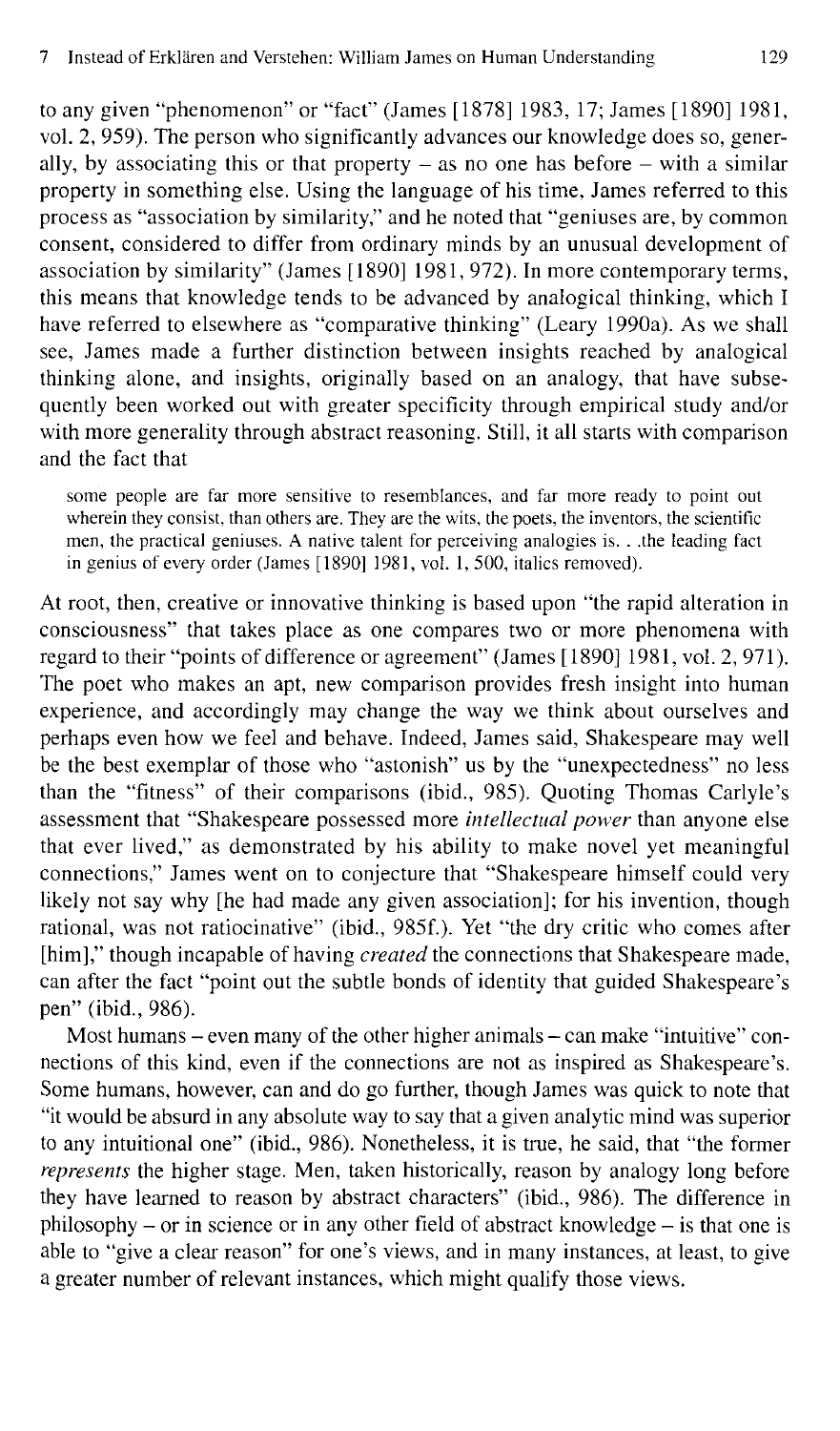In sum, no matter what type of understanding he was considering (the more concrete, intuitive form of understanding or the more abstract, reasoned form of understanding), James argued against the then-common notion, held by Chauncey Wright among others, that the mind is *and should be* passive, simply recording sense-impressions and their cumulative consequences. Instead, James's view was that the mind is *and should be* active; that the knower and what is known are *and should be* closely related; that, as Goethe had exemplified, there is *and should be*  no such thing as absolute subjectivity or absolute objectivity. In fact, the pertinent challenge, for James as for Goethe, was to balance the polar tension in experience in order to avoid the distortions resulting from extreme subjectivity and the simplifications resulting from extreme objectivity (James [1878] 1978, 21).

### **7.6 Description and Explanation in James's Thought**

James provided a summary of his view of human understanding in *The Principles of Psychology* (James [ 1890] 1981 ), fittingly expressed in metaphorical terms:

The mind is at every stage a theater of simultaneous possibilities. Consciousness consists in the comparison of these with each other, the selection of some, and the suppression of the rest by the reinforcing and inhibiting agency of attention .... The mind, in short, works on the data it receives very much as a sculptor works on his block of stone. In a sense the statue stood there from eternity. But there were a thousand different ones besides it [within the same block of stone], and the sculptor alone is to thank for having extricated this one from the rest. Just so the world of each of us, howsoever different our several views of it may be, all lay embedded in the primordial chaos of sensations, which gave the mere *matter* to the thought of all of us indifferently. . . . Other sculptors, other statues from the same stone! Other minds, other worlds from the same monotonous and inexpressive chaos! My world is but one in a million alike embedded, alike real to those who may abstract them (ibid., vol. 1, 277).

It should be clear from this passage that James was a realist. There is a very tangible "block of stone" that all humans experience and deal with, albeit from different sides or perspectives. But James was also a constructivist, to use a more recent term. Every person has to *make* and then *live with* his or her own partial version of reality, or else accept that of someone else. Beyond that, complicating the sculptor-andstone metaphor, we *"add,* both to the subject and to the predicate part of reality" (James [1907] 1975, 123). That is, we are not simply knowers standing *beside* and hence *outside* that "block of stone"; we are *part* of the "subject" itself – part of the reality we are trying to comprehend with the "predicates" we are using to get in touch with it. And since our thoughts, emotions, and actions are just as real as any mountain or chair, each new thought, feeling, and act assures that "the world is still in process of making" (James [1909] 1975, 123). Each literally *adds to* and thus *changes* the world that we are trying to describe and possibly to explain.<sup>3</sup>

<sup>&#</sup>x27;On his application of this perspective to the question of "truth," see James ([ 1909] 1975).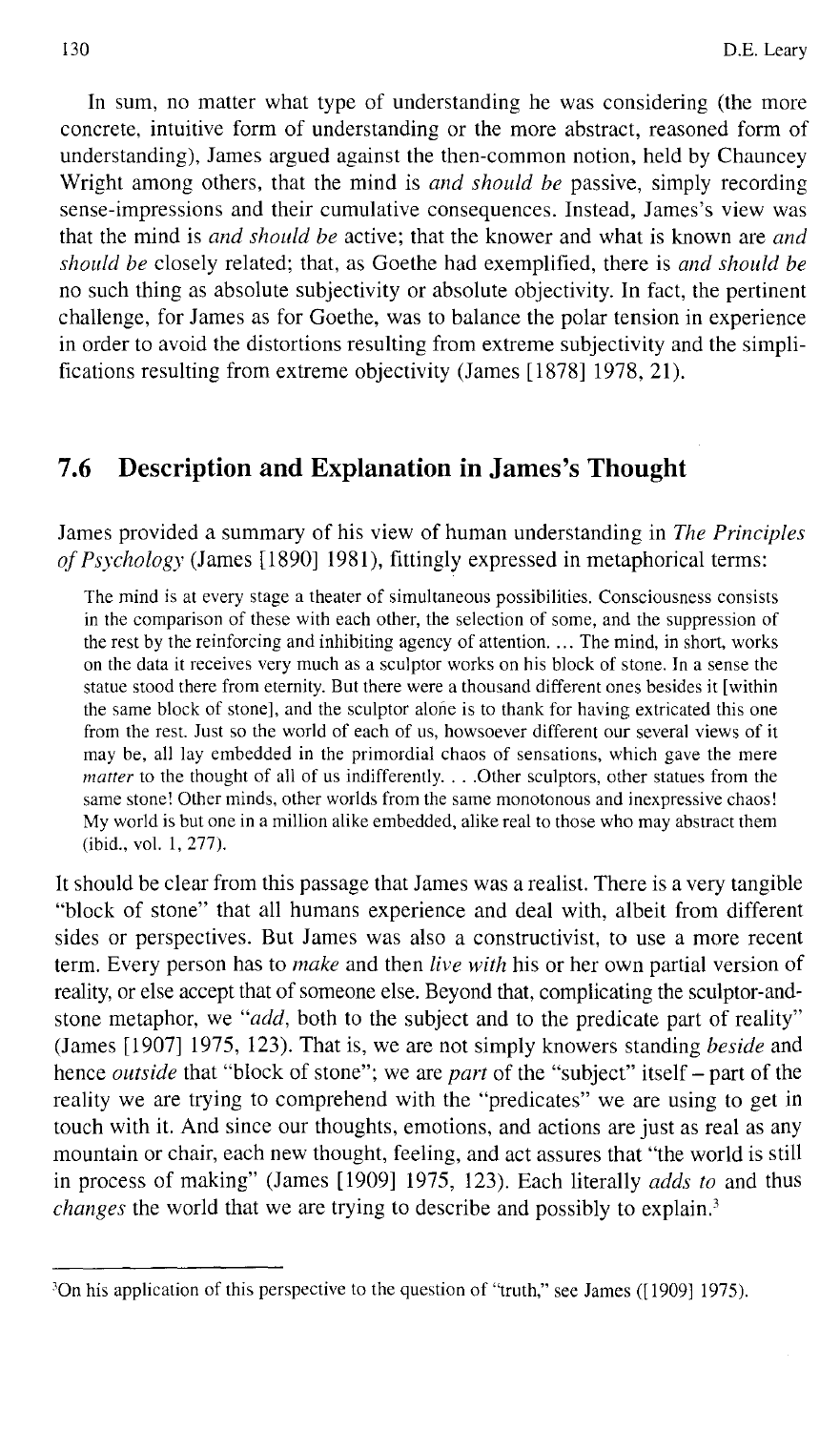How we try to describe or explain this open-ended, changing world is largely a matter of temperament, James believed – or if you wish, it is a matter of personal interest or preference (James [ 1907] 1975, 11). Some people gravitate toward one mode of description or explanation, others to another. Empiricism and rationalism represent two ends of a spectrum. "Reduced to their most pregnant difference, empiricism means the habit of explaining wholes by parts, and rationalism means the habit of explaining parts by wholes" (James [ 1909] 1975, 9, italics removed). <sup>4</sup>

Bringing his psychological acumen to bear on the matter, James noted that "different men find their minds more at home in very different fragments of the world" (ibid., 10). The result, James said, is that any philosophy, or science, provides "but a summary sketch, a picture of the world in abridgment," from one of many possible "perspective[s] of events" (ibid., 9). Switching back to a sculpturing metaphor, "we *carve out* order by leaving the disorderly parts out" (ibid., 10). Which parts we find disorderly depends on our experience and preference, but we cannot carve just anything or any way we want. The "block of stone" yields more readily to some potential statues and not at all to others. James ([ 1909] 1977) called himself a pluralist - someone who believed deeply that there is always *another* way to see, understand, and deal with reality, but he did not think that *anything* goes. Our formulations and actions must pay off, must bear fruit, in some way. Hence his famous notion of pragmatic truth (James [1907] 1975), according to which, as in Darwin's work, tangible *consequences* are what matter.5 Stated obversely, reality for James is that which *resists* some of our formulations and actions (ibid., 99).

As an example of what he meant by individual preference or style (James [1912] 1976) pointed out that "in some men, theory is a passion" that leads them to "systematize and classify and schematize and make synoptical tables and invent ideal objects for the pure love of unifying" (ibid., 136). In distinction, James admitted that he had a strong bias toward empiricism, with its tendency toward "irrationalism" (ibid., 137), by which he meant to indicate an aversion to the kind of "intellectualism" that would reduce everything to a single set of terms and rules (James [ 1909] 1977, 32). In defense of his own preference, he (James [1912] 1976) simply asked, "Can anything prevent Faust from changing 'Im Anfang war das Wort' [a belief in the priority of reason] into 'Im Anfang war die That [a belief in the priority of experience]?" His response: "Nothing in earth or heaven" (ibid., 140).<sup>6</sup>

<sup>4</sup> James's point is nicely illustrated by the fact that the British tended to understand and develop Newton's work in an empirical way while the French tended to do it in a rational way (Guerlac 1977). On the role of "style" in science, see Hacking (2002).

<sup>5</sup> As James ([1890] 1981) put it, "every scientific conception is in the first instance a 'spontaneous variation' in someone's brain. For one that proves useful and applicable there are a thousand that perish through their worthlessness" (vol. 2, 1,232). James's "Darwinian epistemology" has been developed by Campbell (1960) and Richards (1977).

<sup>6</sup> Reflecting his artistic background, James frequently contrasted the "classic" and "romantic" styles of intellectual work (James [1907] 1975, 9-26; James [1909] 1977, 7-23). His friend Friedrich Wilhelm Ostwald (1909), the German Nobel laureate in physical chemistry, elaborated the same distinction with regard to natural scientists, using temperament (as discussed by his Leipzig colleague Wundt) as the crucial variable.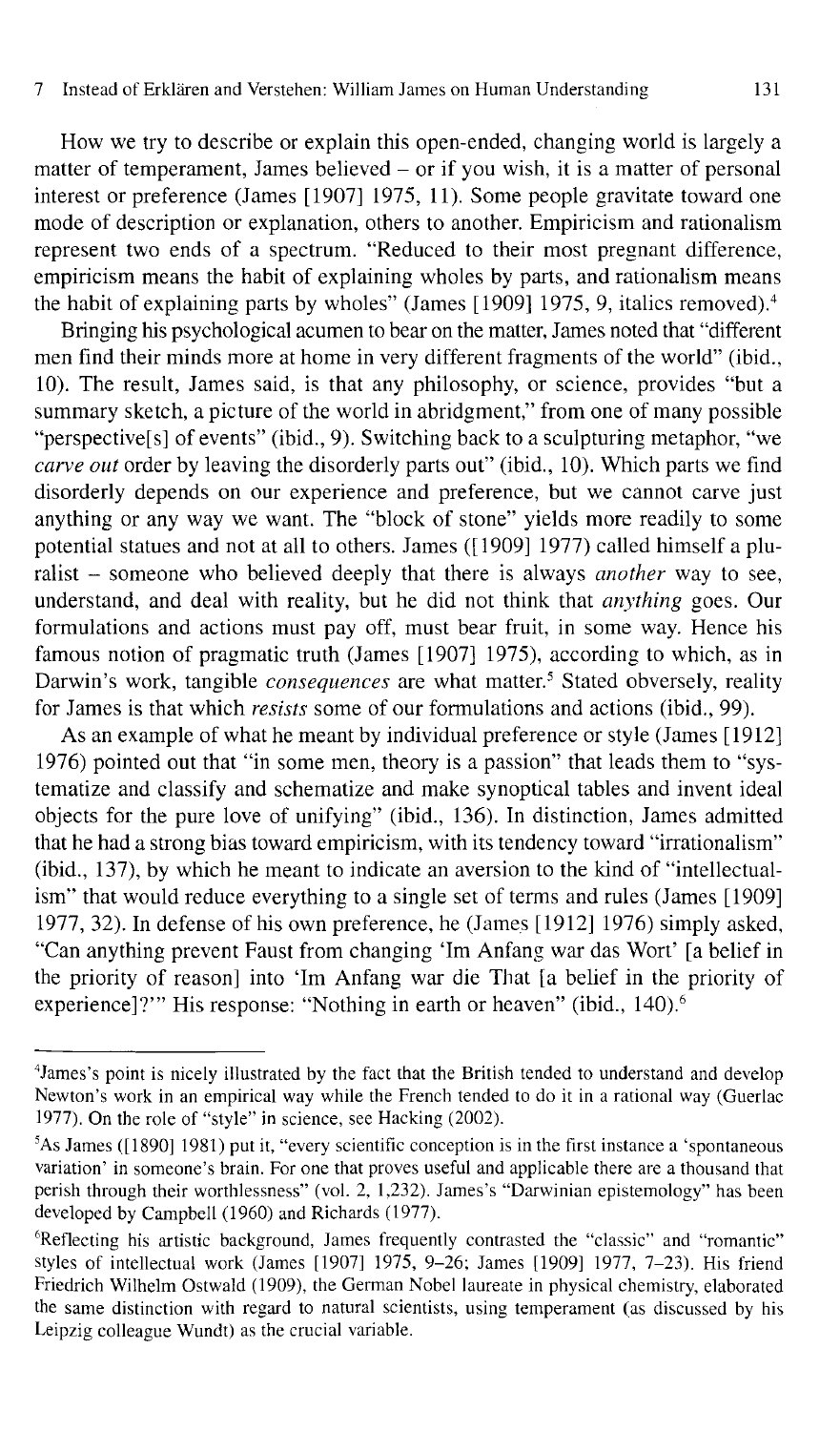As for the issue of description vs. explanation, one might ask if (James [1909] 1977) was offering a description or an explanation when he noted that "different men find their minds more at home in very different fragments of the world" (ibid., 10). James's own criterion for whether or not this is a meaningful question would be: What difference does it make? What meaningful consequences result from using one of these terms rather than the other? The bulk of James's work suggests that there is no single, significant, definitive distinction to be made between description and explanation, especially in scientific work, and that the use of either term is generally a matter of individual preference. What counts as one person's description will be another person's explanation, and vice versa. For instance, one person's psychological explanation will be taken by someone else as a description to be explained by physiological factors, which in turn will be taken by yet another person as a description to be explained neurologically or genetically, and so on.

Nonetheless, James made it clear that "all attempts to *explain* our phenomenally given thoughts ... are metaphysical" and that as a scientist he was committed, instead, to a "strictly positivistic point of view." Having underscored this point, he admitted that the kinds of empirical descriptions in his *Principles of Psychology*  would keep "running out into queries which only a metaphysics alive to the weight of her task can hope successfully to deal with" (ibid., 6). So, even though he added that such successful dealing "will perhaps be centuries hence" and that "meanwhile the best mark of health that a science can show is this unfinished-seeming front" (ibid., 6f.), he seemed to leave the door cracked open to metaphysics and hence, presumably, to explanation in a sense clearly distinct from description. This crack might be seen as widening further when he defined psychology as "the Science of Mental Life, both of its phenomena *and of their conditions"* (ibid., 15, italics added). However, James's use of "conditions" signaled, not causality in a metaphysical sense, but causation in the positivistic sense discussed by John Stuart Mill in *A System of Logic* (James [1872] 1973). According to Mill, "cause" is simply a term for the "assemblage" of observable "conditions" that seem invariably to accompany a phenomenon (ibid., 327-342). The use of the term should not, Mill insisted (and James now implied), be understood as a metaphysical claim about ultimate, ontological causality (ibid., 326).<sup>7</sup>

We could leave the matter here, except for James's response to George Trumball Ladd's review of *Principles.* In that review, this philosopher-psychologist (1892) averred that "as descriptive science, the work is admirable," but "as explanatory science, without metaphysics, it is, at best, *no science at all"* (ibid., 24, 38). These comments reveal Ladd's very different conception of what science should be, and that would be the end of the matter, except that James ([1892] 1984) changed his definition of psychology *to the one that Ladd had suggested* when he published an abbreviated version of his textbook in 1892:

 $7$ James owned and carefully annotated the eighth edition of Mill's  $Logic$  and taught courses on Mill's logic in 1881-1882 and 1886-1887 (James [1881-1882] 1988, 490).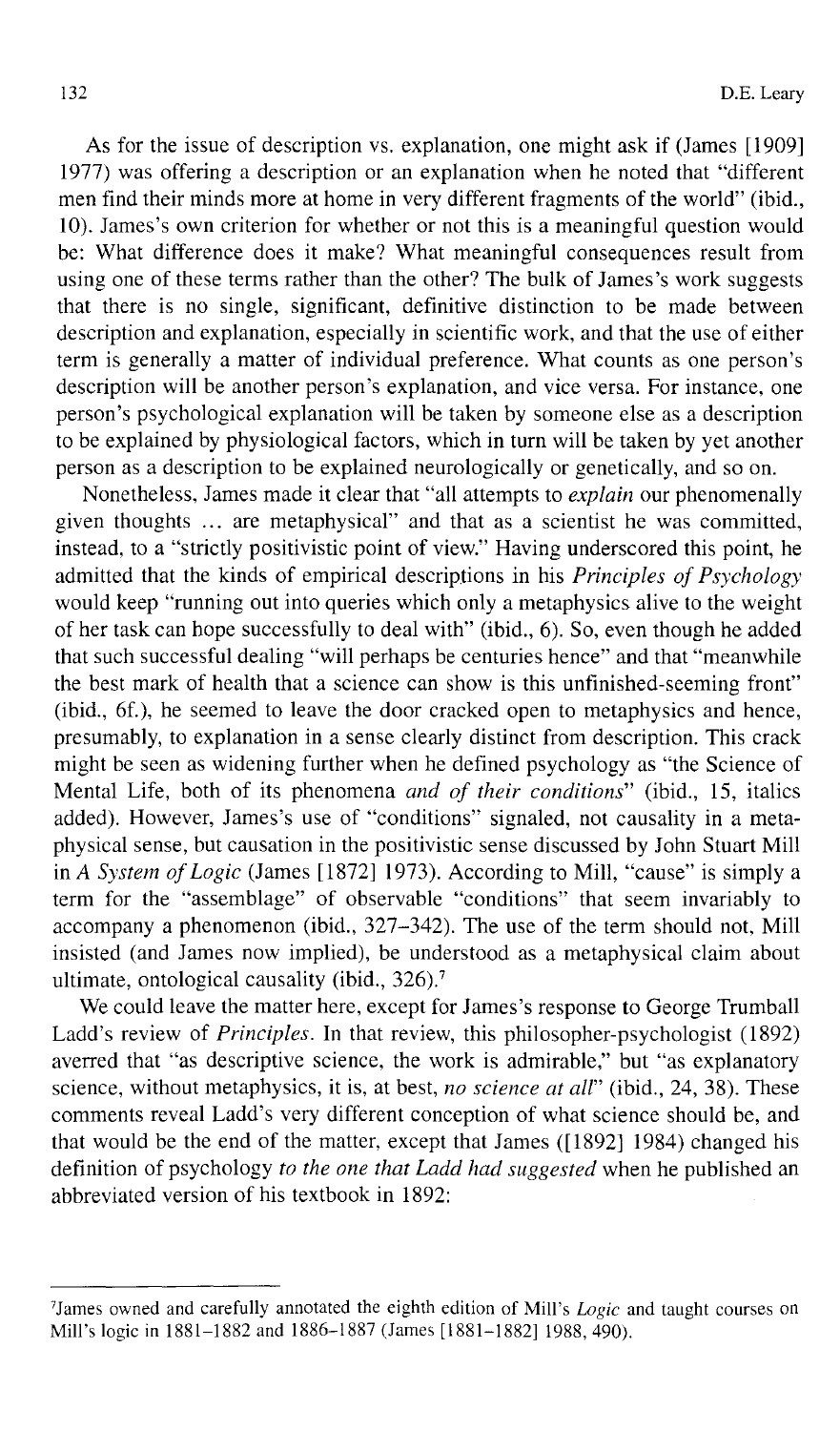The definition of Psychology may be best given in the words of Professor Ladd, as the *description and explanation of states of consciousness as such.* By states of consciousness are meant such things as sensations, desires, emotions, cognitions, reasonings, decisions, volitions, and the like. The 'explanation' must of course include the study of their causes, conditions, and immediate consequences, so far as these can be ascertained (James [1892] 1984, 9).

In assessing this change, we should note that James mentions both "causes" and "conditions," as if they are separate things, and that he put "explanation" in quotation marks. This may provide a key to a final understanding of his views on description vs. explanation. It seems that by explanation James meant an *ultimate* description of how things fit, in absolute rather than relative terms, in some definitive, rational account of the way things are. (This accords with his later, more formally philosophical statements on the matter.) But, as we have seen, James did not believe that such an account was actually possible  $-$  and certainly not within the foreseeable future. We need to keep that in mind as we read this additional statement from his introduction to his abbreviated textbook:

Most thinkers have a faith that at bottom there is but one Science of all things, and that until all is known, no one thing can be completely known. Such a science, if realized, would be Philosophy. Meanwhile it is far from being realized; and instead of it, we have a Jot of beginnings of knowledge made in different places, and kept separate from each other merely for practical convenience' sake, until with later growth they may run into one body of Truth. These provisional beginnings of learning we call 'the Sciences' in the plural (ibid., 9).

Having underscored that no individual science offers a final, definitively "true" explanation of its subject matter, James went on to write that "a *provisional* body of propositions about states of mind, and about the cognitions which they enjoy, is what I mean by Psychology considered as a natural science" (ibid., 10, italics added).

So James's new way of talking about psychology as science, though it included the word "explanation," did not signal a new way of thinking about it, and any ambiguities vested in "conditions" and the implications of his use of "cause" can now be resolved. He still believed what he wrote in the final chapter of *Principles*  (James [1890] 1981, vol. 2): "Reality *exists* as a *plenum .* ... But we can neither experience nor think this *plenum"* (ibid., 1,231). Instead we select and focus on "collateral contemporaneity" (ibid., 1,232): what he  $-$  and Mill  $-$  had meant when speaking of "conditions." As for "causes," James takes an agnostic perspective:

We have no definite idea of what we mean by cause, or of what causality consists in. But the principle expresses a demand for *some* deeper sort of inward connection between phenomena than their merely habitual time-sequence seems to us to be. The word 'cause' is, in short, an altar to an unknown god; an empty pedestal still marking the place of a hopedfor statue (ibid., 1,264).

In short, it is a promissory note: a hunch that some "conditions" are more significant than others, but what we have in psychology, as in other sciences, nonetheless remains "a mass of descriptive details" (James [1890] 1981, vol. 1, 7) for which our "causal explanations" are, in fact, only hypotheses (James [1912] 1976, 143). Whether these disciplines have assumed logical or narrative form, none has achieved the status of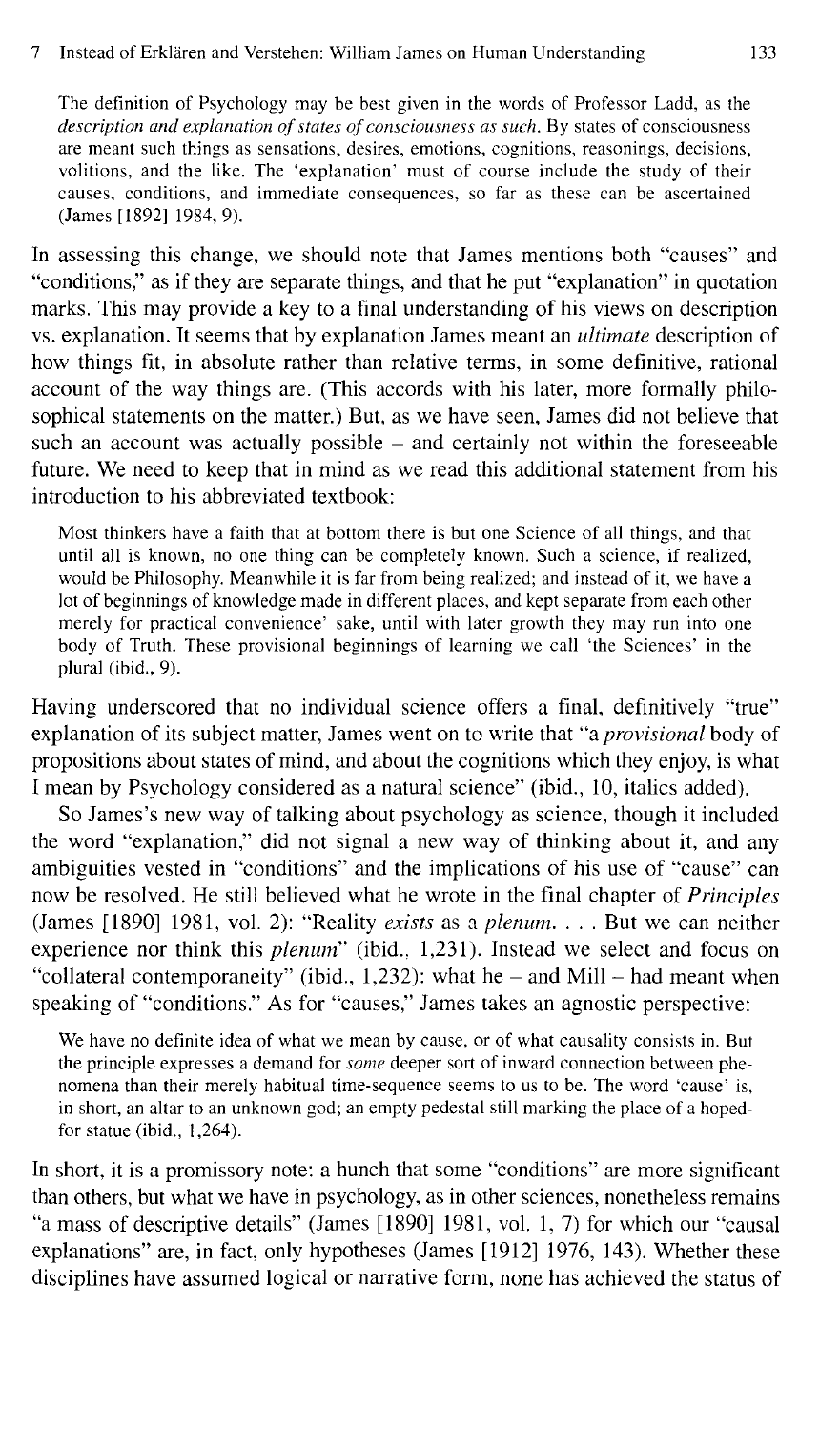an idealized, apodictic science. The latter might be a good heuristic goal, but the open-ended nature of reality, the partiality of human viewpoints, and the novelty of human experiences, including innovative ways of associating all those "descriptive details," make its realization unlikely. Nonetheless, the provisional understanding that we have reached through science and other forms of knowledge can be useful in the course of human life: so useful that it is well worth pursuing.<sup>8</sup>

# **7.7 The Personal and Intellectual Relations Between James and Dilthey**

In 1867, about 5 years before the Metaphysical Club was established, a remarkable event took place in Berlin. William James, in Europe on one of his periodic recuperative trips, had presented a letter of introduction from Emerson, a family friend, to Herman Friedrich Grimm, who was translating Emerson's works into German. Grimm responded by inviting the 25-year-old James to supper on at least three prior occasions. Then, on October 16, James arrived for another meal and found another visitor, a professor (he wrote home) "whose name I ed. not catch," who was "a man of a type I have never met before. He is writing now a life of Schleiermacher of wh. one vol. is pub<sup>d</sup>" (James 1992-2004, vol. 4, 213). This professor

was overflowing with information with regard to every thing knowable & unknowable. He is the first man I have ever met of a class wh: must be common here, of men to whom learning has become as natural as breathing. . . . He talked and laughed incessantly at table, related the whole history of Buddhism to Mrs. Grimm, and I know not what other points of religious history. After dinner. . while G. & the Prof. engaged in a hot controversy about the natural primitive forms of religion.

Then, after a brief nap, the visitor

rose refreshed like a giant and proceeded to fight with Grimm about the identity of Homer. .. . From there through a discussion about the madness of Hamlet. . . . the sun waned low & I took my leave in co. with the Prof. We parted at the corner, *without* the Prof. telling me ...

<sup>8</sup> James's point, as Perry (1935) summarized it, is that "the problem of causation has remained unsolved ... because philosophers have oscillated between the two impossible views that cause and effect are identical and that they are external and mutually exclusive" (ibid., vol. 2, 665). As James ([ 1911] 1979) wrote, '"enlightened opinion' about cause is confused and unsatisfactory," leading at best to a view of the universe as "consisting of nothing but elements with functional relations between them" (ibid., 104). James was not disappointed by this state of affairs since, as he admits, if *causa aequat ejfectum* were shown to be true, it would mean that "no *real* growth and no *real*  novelty could effect an entrance into life. . . . Such an interpretation of nature, would of course relegate variety, activity and novelty to the limbo of illusions, as far as it succeeded in making its static concepts cancel living facts" (ibid., 103). James had built his entire psychology and philosophy on the premise that variety, activity and novelty - or if you wish, pluralism, freedom and possibility – were real factors in the universe.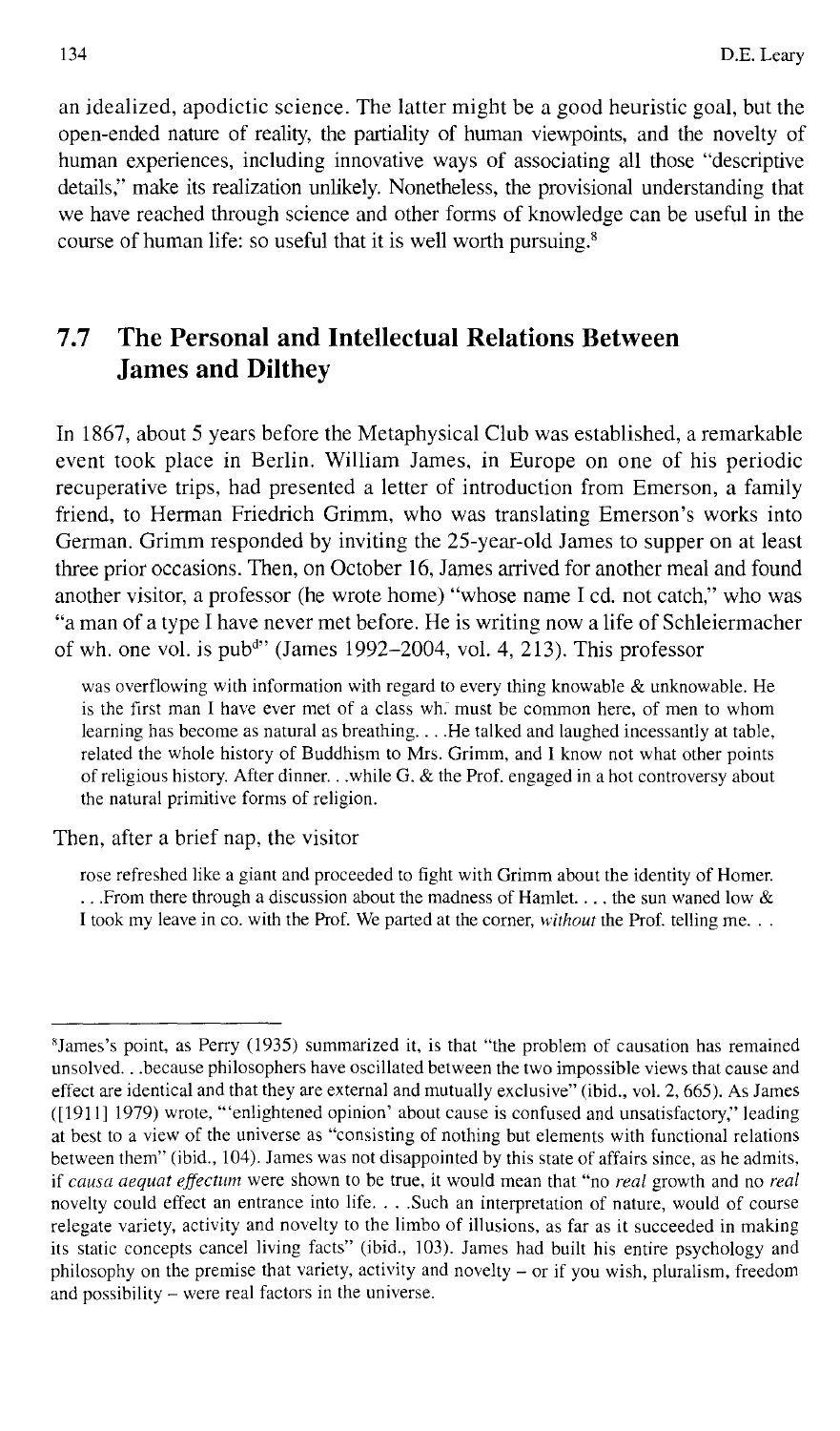that he would be happy to see me at his domicile, so that I know not whether I shall be able to continue acquainted with a man I wd. fain know more of (ibid., 213f.).

This professor was, of course, Wilhelm Dilthey, 9 years older than James and on holiday from his university post at Basel - a good reason for not giving James his home address! (Dilthey was called from Basel to Kiel in the next year and then to Berlin in 1882, to replace Hermann Lotze in the chair that once belonged to Hegel.) So far as I know, the two men never met again, and whether they ever realized, later, that they had met, I do not know. But they came to know each other's work when James's good friend and Dilthey's Berlin colleague, Carl Stumpf, brought James's *Principles* to Dilthey's attention in November of 1890, calling it "an excellent work, the best we have, which makes Wundt look sorry by comparison" (Ermarth 1978, 212). Four years later, Dilthey approvingly cited several passages from James's *Principles* in his "Ideas concerning a Descriptive and Analytic Psychology" (Dilthey [ 1894] 1977, 50, 60), in which Dilthey elaborated his distinction between explanatory and descriptive psychology. Subsequently, after Hermann Ebbinghaus 's (1895) critique of Dilthey's article, Dilthey turned to James's work to help formulate his response (Ermarth 1978, 212f.).

In 1900, Dilthey nominated James, successfully, for election to the Prussian Academy of Sciences (James 1992-2004, vol. 9, 592, 598), and 2 years later, he reacted positively to James's *Varieties of Religious Experience* (James [1902] 1985), which he judged to be "the great American contribution to the psychological understanding of religion" (Hughes 1961, 197). He also referred to James as a "psychological genius" and mentioned James occasionally in materials now deposited in the Dilthey archives, including materials associated with his move *away from* his 1894 position and *toward* his later hermeneutical position (Ermarth 1978, 212, passim). In this latter regard, Dilthey's comments sometimes had a negative tinge, as when he chastised James - and himself - for a residual constructivist (explanatory) bias (ibid., 185).

We do not have a similar record of James's knowledge of Dilthey's works, probably indicating that James did not read them, even though he read widely in the German philosophical literature, including works by Wilhelm Windelband (whose work he liked, though he disagreed with much of it) and Heinrich Rickert (whose work prompted him to significant marginal note-making, despite - or because of - significant disagreement).

However, even without specific documentation, it seems almost certain that James at least knew about Dilthey's article on "Ideas concerning a Descriptive and Analytic Psychology" (Dilthey [1894] 1977). Beside the fact that it dealt with issues that concerned him, especially in the wake ofLadd's criticism of his psychology, James would have heard about the article and the subsequent controversy from Stumpf, among others. In addition, it is hard to imagine how James could have invited Dilthey to the Third International Congress of Psychology, held in Munich in August of 1896, without being aware of Dilthey's article. (The invitation was extended on behalf of both James and Theodor Lipps.) As things turned out, Dilthey declined the invitation and gave up lecturing on psychology, almost certainly in response to the controversy aroused by his article on explanatory vs. descriptive psychology (Ermarth 1978, 185).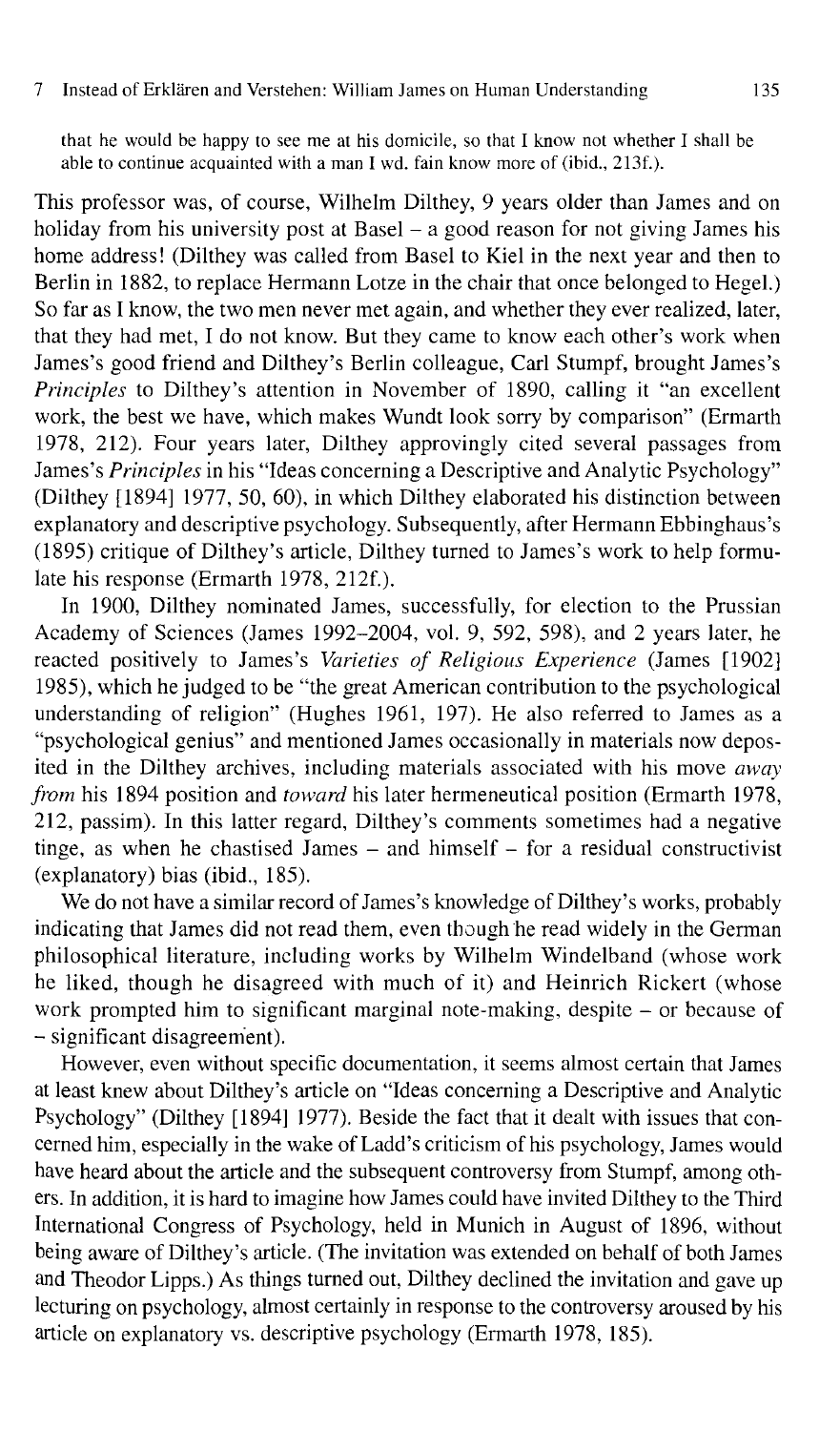There the record of personal and intellectual encounters between James and Dilthey seems to have come to an end.<sup>9</sup> What is striking is how asymmetric they were, with Dilthey drawing upon James's work, but not vice versa.

# 7 .8 **Conclusion**

Despite the asymmetry in their relations, James and Dilthey had much in common. Their general views and concerns were remarkably similar. Both wanted a psychology that would be true to what they conceived to be the essential characteristics of humanity. Both emphasized the importance and continuity of lived experience. Both developed ideas and approaches that led, through different paths, to twentiethcentury phenomenology. Both recognized that beliefs lie at the foundation of knowledge. Both had an abiding interest in religion and the ways that people seek, or lose, meaning when religion no longer attracts allegiance. Both believed that humans are fundamentally historical creatures. Both believed that basic perspectives, or worldviews, define the circumference of human knowledge.<sup>10</sup> Both were concerned about ethics as well as aesthetics. And both had a deep and abiding connection to literature, which in significant ways - perhaps most evidently in their shared admiration for and probing reflection upon Goethe and his various works – helped to set the tone and agenda for their scholarly careers.

Yet James proposed that humans have a single, capacious way of understanding. Whether thought to be descriptive or explanatory, all knowledge in the Jamesian scheme comes from within, so to say, as situated, interested minds select and then compare what they have taken from the ongoing flow of experience. With hypotheses derived from this process of abstraction and comparison – whether of "physical" or "mental" phenomena – they proceed to act and draw further inferences, thereby testing their understandings by their consequences. Dilthey, meanwhile, as discussed more fully in other chapters in this volume, came to believe that there are two modes of comprehension, one indicated by the German word *Erkldren,* signifying causal explanation based upon inductive and synthetic construction of disparate elements inferred from experience, and the other by the German word *Verstehen,* standing for understanding based upon deductive analysis of immediately given and originally coherent experience.

<sup>9</sup> The only other communication between James and Dilthey, of which I am aware, was a recommendation from James that the French philosopher Charles Renouvier be admitted to membership in the Prussian Academy, but this communication was sent to Dilthey through Stumpf (James 1992-2004, vol. 9, 599).

<sup>10</sup> Jnterestingly, James ([1909] 1977) illustrated his belief that "a man's vision is the great fact about him" and that "a philosophy is the expression of a man's intimate character," not with a reference to Dilthey's publications on *Weltanschauungen,* but with comments on a book in which Dilthey, among others (including Wundt, Ostwald, and Ebbinghaus) presented their various "idiosyncratic" philosophies. Turning from one chapter to another, James said, was like "turning over a photograph album" (ibid., 14).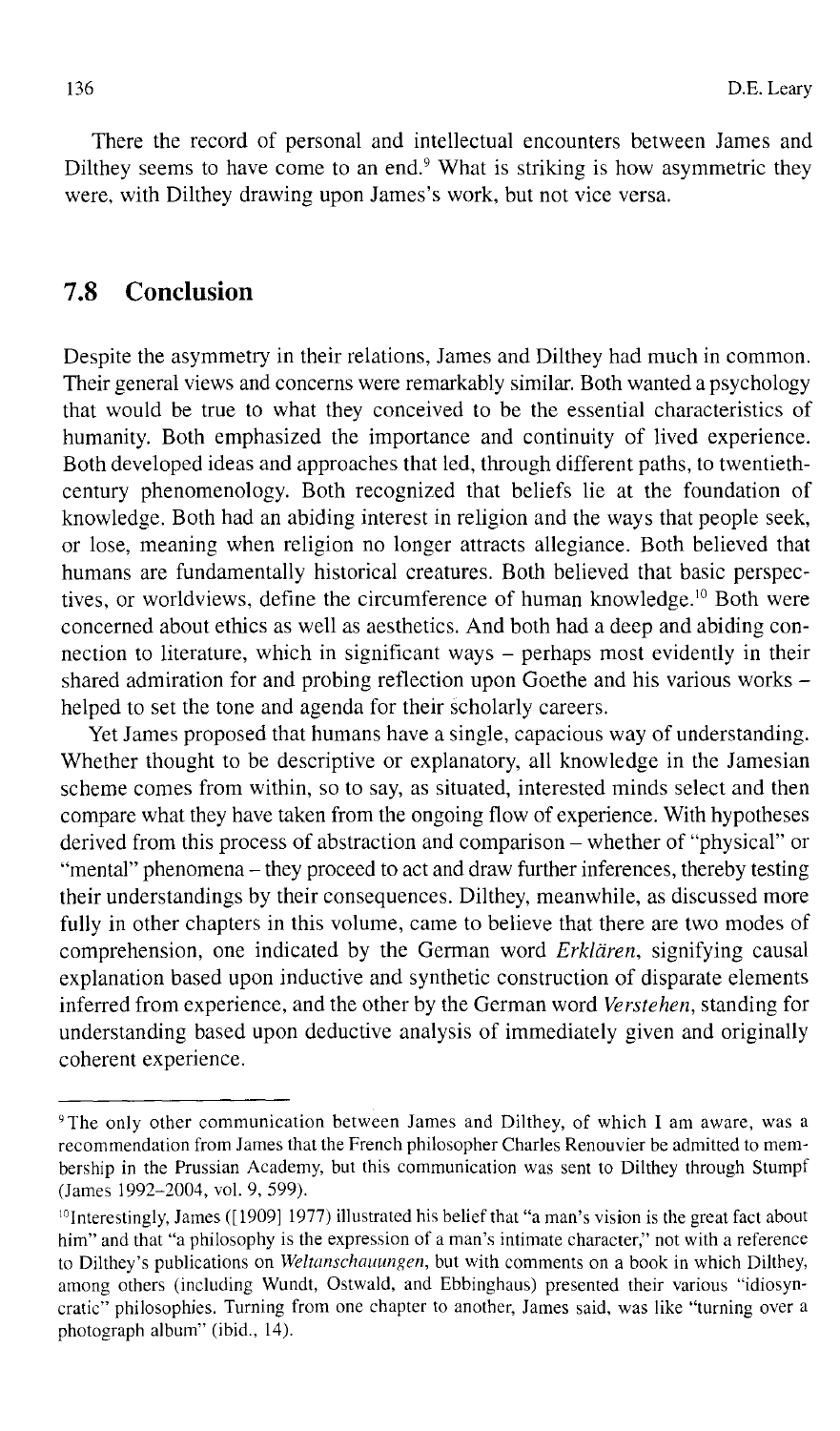There is some irony here. James, the resolute pluralist, concluded that there is a fundamental unity among the various forms of cognition, whereas Dilthey, the would-be reconciler of idealism and realism, was convinced that there are, in fact, two different modes of cognition. These modes were not, of course, coextensive with "physical" and "mental" phenomena, since the explanatory mode could be – and had been – applied to psychology (e.g., by "associationists" who treated sensations, ideas, and affects as so many elements to be related by explanatory laws). A better way to express the difference, according to Dilthey, is to distinguish between explaining-from-outside and understanding-from-inside. But to James, as suggested above, all cognition develops from inside, whether aimed at what is conceived to be "inside" or "outside" the person who knows or understands.

The fact that, in this one regard, James maintained a kind of monism and Dilthey espoused a form of dualism should not blind us to the related fact that both James and Dilthey opposed an *explanatory* monism, whether based on idealist or materialist premises. And more specifically to the point, both opposed the encroachment of positivistic scientism into the domain of the spirit. Still, what separated them was not so much their views on psychology as their views on science. In the end it seems that James's greater familiarity with, and more thorough criticism of, contemporary natural science was the fulcrum of their differences with regard to *Erkliiren* and *Verstehen.* Although Dilthey had been diligent in studying the history of science, as is apparent in his epoch-making *Introduction to the Human Sciences*  (Dilthey [1883] 1989), his focus had been on physical science of the more distant past. James, however, was more knowledgeable than Dilthey regarding contemporary as opposed to historical developments in the physical sciences, and *much* more knowledgeable regarding current advances in the biological sciences, about which Dilthey's knowledge seems to have been relatively rudimentary, judging from his published discussions of science (Dilthey [1883] 1989, 192-206). In fact, Dilthey made *no* reference at all to Darwin in his treatment of science in his *Introduction to the Human Sciences,* concentrating exclusively on highly abstract features of traditional physical science.<sup>11</sup> Since Darwin was so central to James's conceptualization of human life and experience  $-$  indeed, of the world in general  $-$  this can only be seen as relevant to their differing positions regarding the natural and the human sciences, and regarding *Erkliiren* and *Verstehen.* Dilthey clearly contrasted *mechanistic physics* with the understanding of human experience, whereas James used *evolutionary biology* to elucidate it. In doing so, as we have seen, James brought evolutionary thought into conformity with his personal search for a meaningful human existence, one that left room for freedom, possibility, and hope. Meanwhile, Dilthey, who was not trained in science as James was, described physical science

<sup>&</sup>lt;sup>11</sup> There is *one* mention of Darwin in the drafts and plans, never realized, for a second volume of Dilthey's *Introduction,* but this reference has to do with the general notion of *adaptation* rather than Darwin's specific theory of evolution. Indeed, Dilthey ([1883] 1989) wrote that this "great law of all life," that living creatures adapt to their environment, "is the same whether one applies the explanations of Aristotle or Cuvier, Goethe, Lamarck or Darwin to it" (ibid., 468).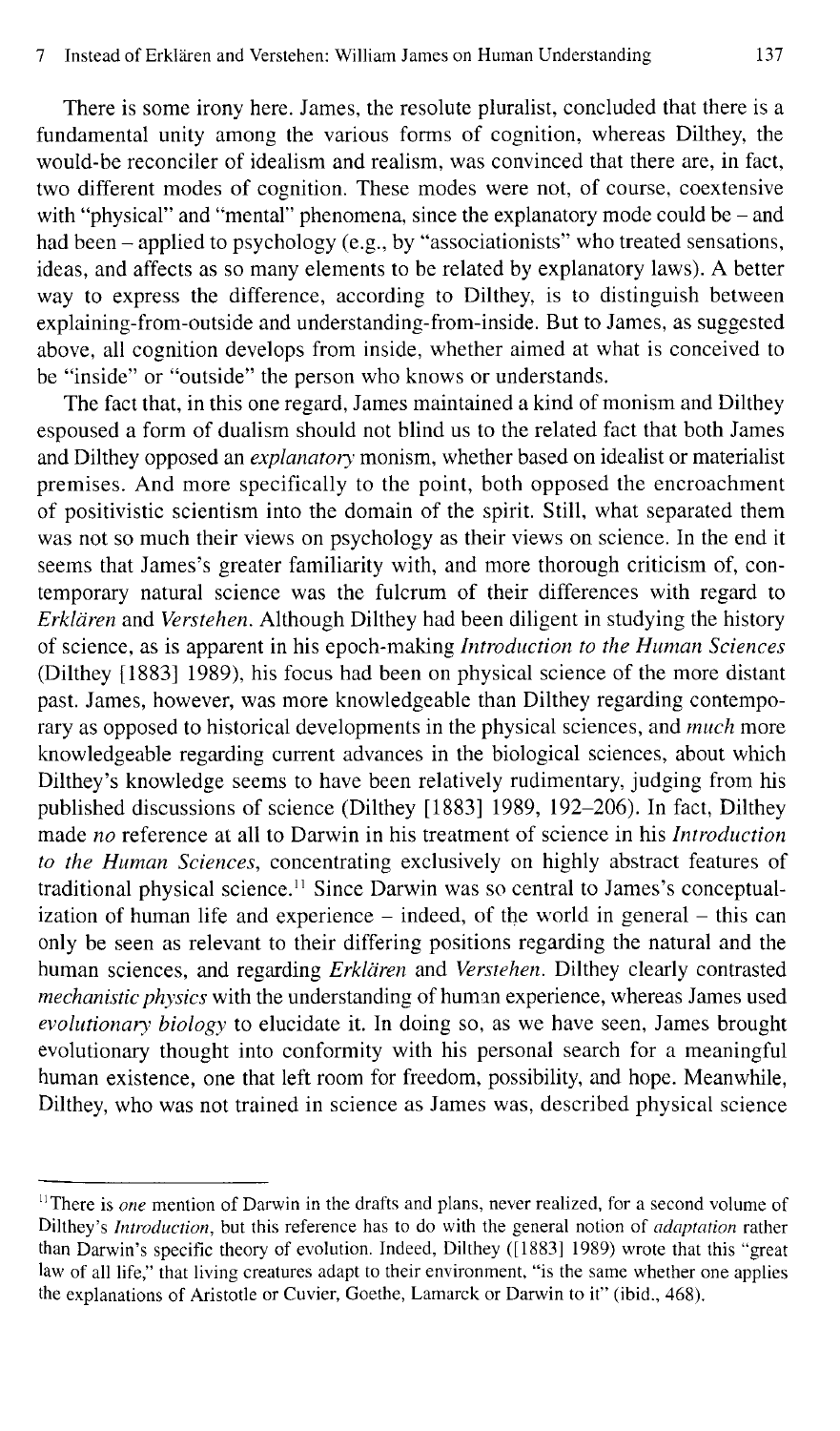*as he understood it* in a way that restricted belief in freedom, possibility, and hope to the realm of subjectivity, in stark contrast to the objectivity supposedly mandated by the scientific worldview.

This may be enough of an explanation  $-$  or is it a description?  $-$  of the differences between these two otherwise similar individuals. But there may also have been a relevant conceptual or temperamental difference between them - a tendency to seek similarities and connections, on the part of James, as opposed to a tendency to make distinctions and divisions, on the part of Dilthey. A nice illustration is provided by James's ([1890] 1981) description of a *tension* between the "transitive" and "substantive" elements embedded alike in the stream of consciousness (ibid., vol. 1, 233-240) and Dilthey's subsequent conversion of this tension into a radical *antinomy*, which he then used as a reason to reject introspection in favor of a hermeneutic understanding of human expression (Ermarth 1978, 212f.). This possible difference is further suggested by James's reaction to Windelband's distinction between fact and value. Writing to F.C.S. Schiller in September of 1904, James noted that he did not feel that he had missed much by not attending the Second International Congress on Philosophy in Geneva because the chief event had apparently been "a discourse by Windelband on the *distinction* of Fact & Value ... .If so it shows how arriere they are on the Continent. For we at least have got the question of their *connexion* clearly raised" (James 1992-2004, vol. 10, 473).

This is a telling comment. As James ([1912] 1976) said elsewhere, "life is in the transitions as much as in the terms connected" (James [ 1912] 1976, 42), and he sought out transitions or connections, sometimes even of an ethereal sort, before he accepted apparent divisions and differences. Again, this may reflect his more "organic" or "biological" premises, especially as these supported the pragmatic viewpoint that he shared with Schiller. We can see this viewpoint and related tendency in his erasing of a clear distinction between subjective and objective as well as in his denying any necessary differences between explanation and description - or *Erkliiren* and *Verstehen.* <sup>12</sup>

So we can understand the difference between James and Dilthey, as regards *Erkliiren* and *Verstehen,* in two ways: (1) James did not believe there was an adequate reason to suppose a radical distinction between description and explanation. (2) This principled conclusion accorded with his temperamental preference to see relations among even seemingly disparate views. Perhaps this suggests a good way to think about the difference between James and Dilthey themselves: not so radical that we should fail to appreciate the common spirit and overlap in their ways of thinking.

<sup>&</sup>lt;sup>12</sup>To be fair, James sometimes made hard-and-fast distinctions, and Dilthey sometimes cautioned against over-reliance on distinctions. For instance, Dilthey ([1910] 1985), like James, commended the balancing of subjectivity and objectivity in Goethe's thought and work (Dilthey [1910] 1985, 278), and he is known to have opposed "one-sidedness" (Ermarth 1978, 78), as illustrated by his *ldealrealismus.* Still, I think there is a point to be made about their relative emphases in this regard.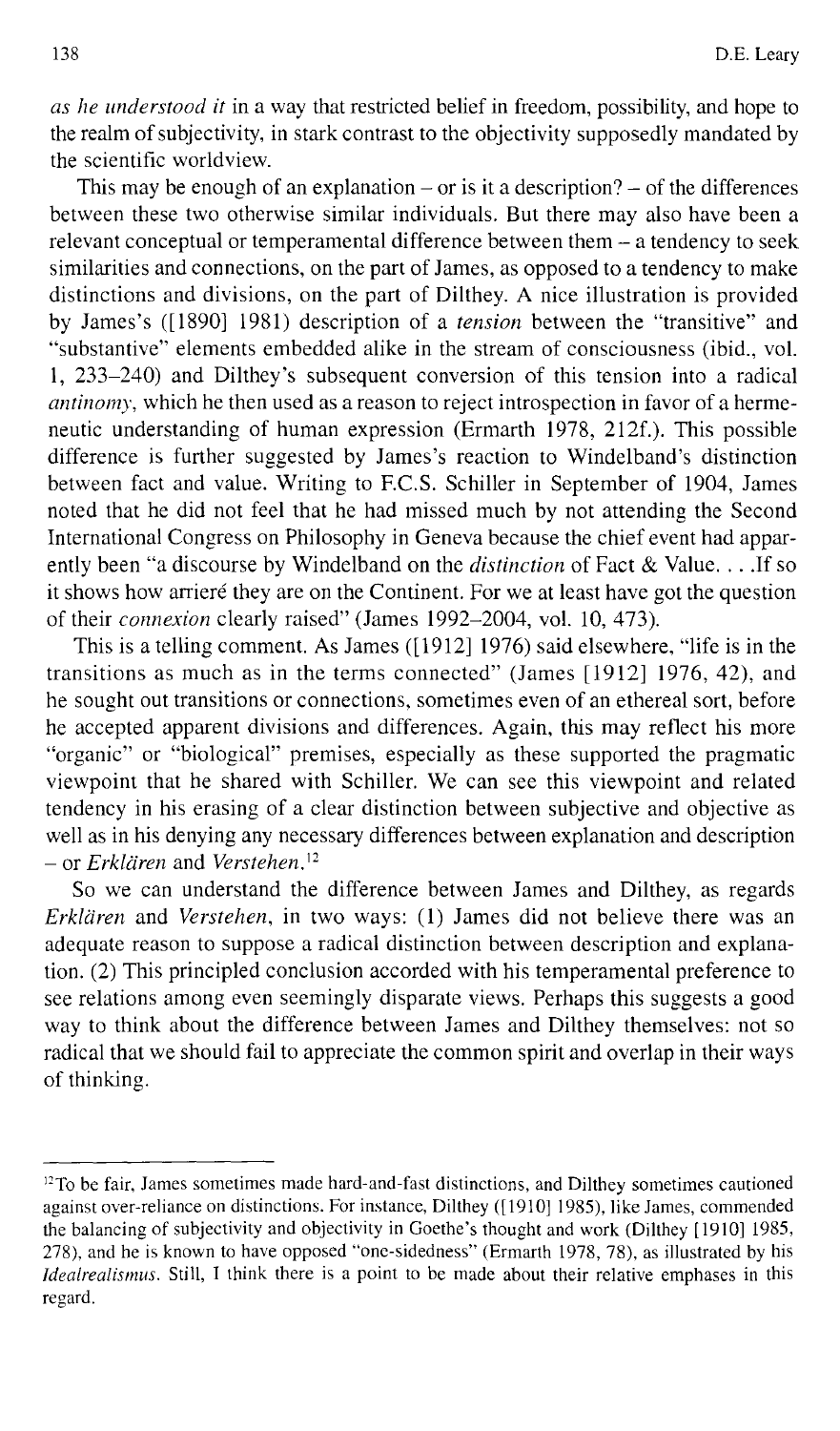# **References**

Browning R ([1868-1869] 1971) The Ring and the Book. Altick RD (ed.). Yale University Press, New Haven, CT

Campbell D (1960) Blind variation and selective retention in creative thought as in other knowledge processes. Psycho! Rev 67:380-400

Croce P (1995) Science and Religion in the Era of William James, vol 1. Eclipse of Certainty, 1820-1880. University of North Carolina Press, Chapel Hill, NC

Darwin C ( 1859) On the Origin of Species by Means of Natural Selection. John Murray, London

- Dilthey W ([1883] 1989) Introduction to the human sciences. In: Makkreel RA, Rodi F (eds) Selected Works, vol I. Translated by Michael Neville. Princeton University Press, Princeton, NJ
- Dilthey W ([1894] 1977) Ideas concerning a descriptive and analytic psychology. In: Zaner RM, Heiges KL (eds) Descriptive Psychology and Historical Understanding. Translated by Richard M. Zaner and Kenneth L. Heiges. Martinus Nijhoff, Den Haag, pp 21-120
- Dilthey W ([1910] 1985) Goethe and the poetic imagination. In: Makkreel RA, Rodi F (eds) Selected Works, vol V. Translated by Christopher Rodie. Princeton University Press, Princeton, NJ, pp 235-302
- Ebbinghaus H (1895) Ober erklarende und beschreibende Psychologie. Zeitschrift flir Psychologie und Physiologie der Sinnesorgane 9:161-205
- Emerson RW ([1841] 1983) The over-soul. In: Essays and lectures. Porte J (ed). The Library of America, New York, pp 38-400
- Emerson RW ([1850] 1983) Representative men. In: Essays and lectures. Porte J (ed). The Library of America, New York, pp 611-761
- Ermarth M (1978) Wilhelm Dilthey: The Critique of Historical Reason. University of Chicago Press, Chicago, IL
- Fisch MH (1964) Was there a metaphysical club in Cambridge? In: Moore EC, Robin RS (eds) Studies in the Philosophy of Charles Sanders Peirce, second series. University of Massachusetts Press, Amherst, MA, pp 3-32
- Guerlac H (1977) Where the statue stood: Divergent loyalties to Newton in the eighteenth century. In: Essays and Papers in the History of Modern Science. Johns Hopkins University Press, Baltimore, MD, pp 131-145
- Hacking I (2002) Language, Truth, and Reason. In: Historical ontology. Harvard University Press, Cambridge, MA, pp 159-177
- Hughes HS (1961) Consciousness and Society: The Reconstruction of European Social Thought 1890-1930. Random House, New York
- James W ([1875] l 987) Chauncey Wright. In: Burkhardt F (ed.) Essays, Comments, and Reviews. Originally published in The Nation (Sept 1875). Harvard University Press, Cambridge, MA, pp 15-17
- James W ([1876] 1978) The teaching of philosophy in our colleges. In: Burkhardt F (ed.) Essays in Philosophy. Harvard University Press, Cambridge, MA, pp 3-6
- James W ([1878] 1983) Brute and human intellect. In: Burkhardt F (ed.) Essays in Psychology. Harvard University Press, Cambridge, MA, pp 1-37
- James W ([1878] 1978) Remarks on Spencer's definition of mind as correspondence. In: Burkhardt F (ed.) Essays in Philosophy. Harvard University Press, Cambridge, MA, pp 7-22
- James W ([1878a] 1988) Johns Hopkins lectures on 'The senses and the brain and their relation to thought.' In: Burkhardt F (ed.) Manuscript lectures. Original lectures delivered 1878. Harvard University Press. Cambridge, MA, pp 3-16
- James W ([1878b] 1988) Lowell lectures on 'The brain and the mind'. In: Burkhardt F (ed.) Manuscript Lectures. Original lectures delivered 1878. Harvard University Press, Cambridge, MA, pp 16-43
- James W ([1881-1882] 1988) Notes for philosophy 4: Contemporary philosophy. In: Burckhardt F (ed.) Manuscript Lectures. Original lectures delivered 1881-82. Harvard University Press, Cambridge, MA, pp 178-182